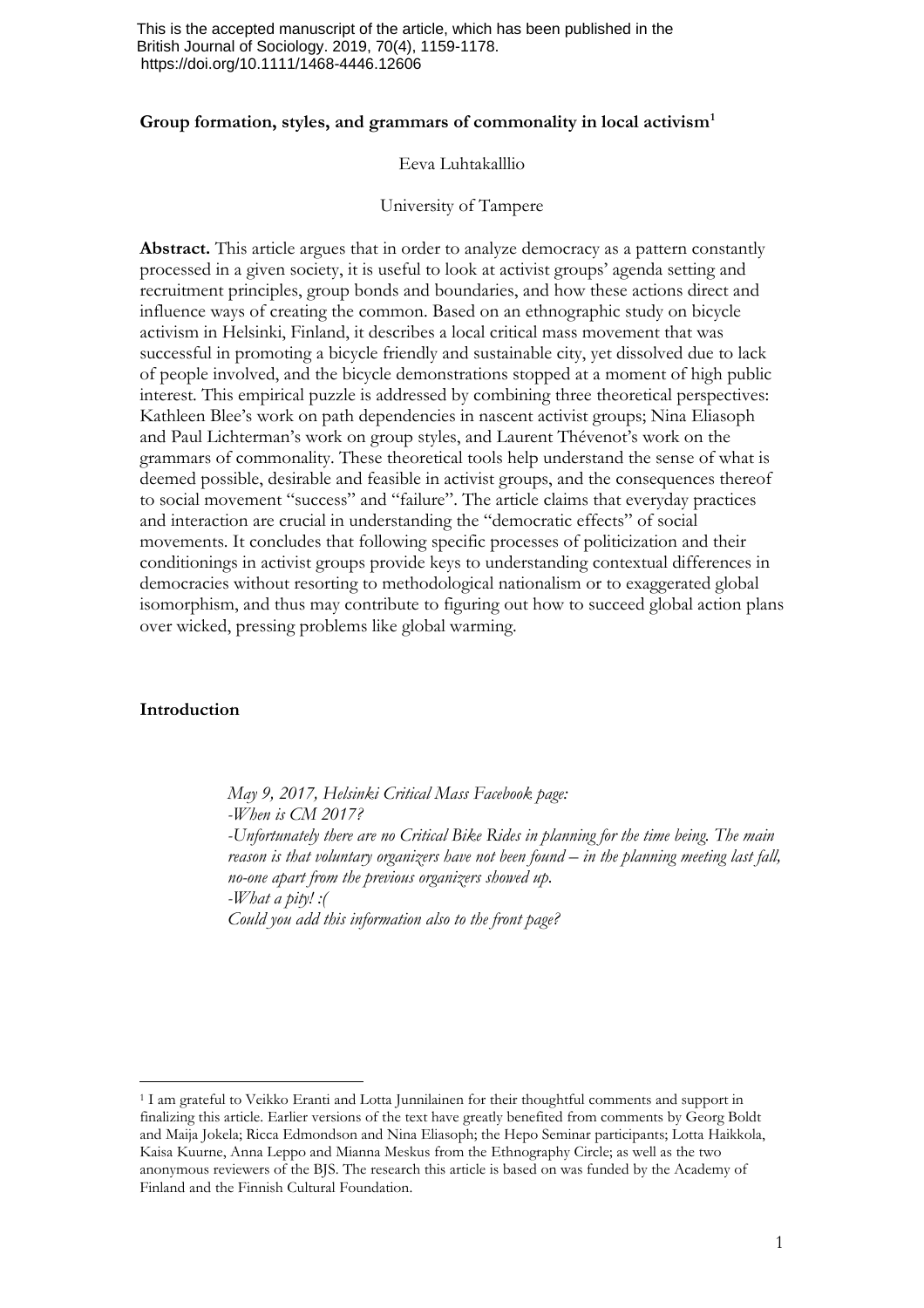This article investigates a puzzle concerning an activist group organizing the critical mass demonstrations in Helsinki, from a revival of the rides in 2010 to the dissolving of the organizing group in 2016, and finally to the break of the over 30 years of local critical mass organization. During the years of this fieldwork, bicycling became increasingly popular, the city bicycle policies enhanced, expanded, and diversified, bicycle activists got several claims through and lots of media attention, and collective rides gathered big crowds. Bicycling became a matter of a heavy-duty power struggles in local politics. Yet, in the midst of this bustle, and a triomphant bandwagon to ride on, the critical mass movement in Helsinki slowly but surely withered away.

Kathleen Blee (2012) has argued that in order to understand how activist groups contribute to the formation of democratic practices they are widely acknowledged for (e.g. de Tocqueville 1961; Warren 2001; Fung 2003; della Porta 2009), we should study them longitudinally, and from the viewpoint of their inside interaction, more than has been common in the mainstream social movement studies. Both longitudinal analysis and group interaction have for long been topics of social movement analysis (for early calls see, respectively Klandermans 1992; Fine 1995), but combining the two has been less common. Blee (2012, 6-8) claims that in order to reach a level of analysis in which we could understand the different dimensions and multi-faceted effects of activist groups to democracy, it is necessary to pay attention to activist groups' development in time, as well as to both successful and unsuccessful groups.

In this study, I follow the path of a bicycle activism group in relation to the city of Helsinki sustainability and bicycling politics, as well as more generally in the context of Finnish political culture and the means of legitimization used therein. The aim is to understand, by paying attention to the group interaction and styles (Eliasoph &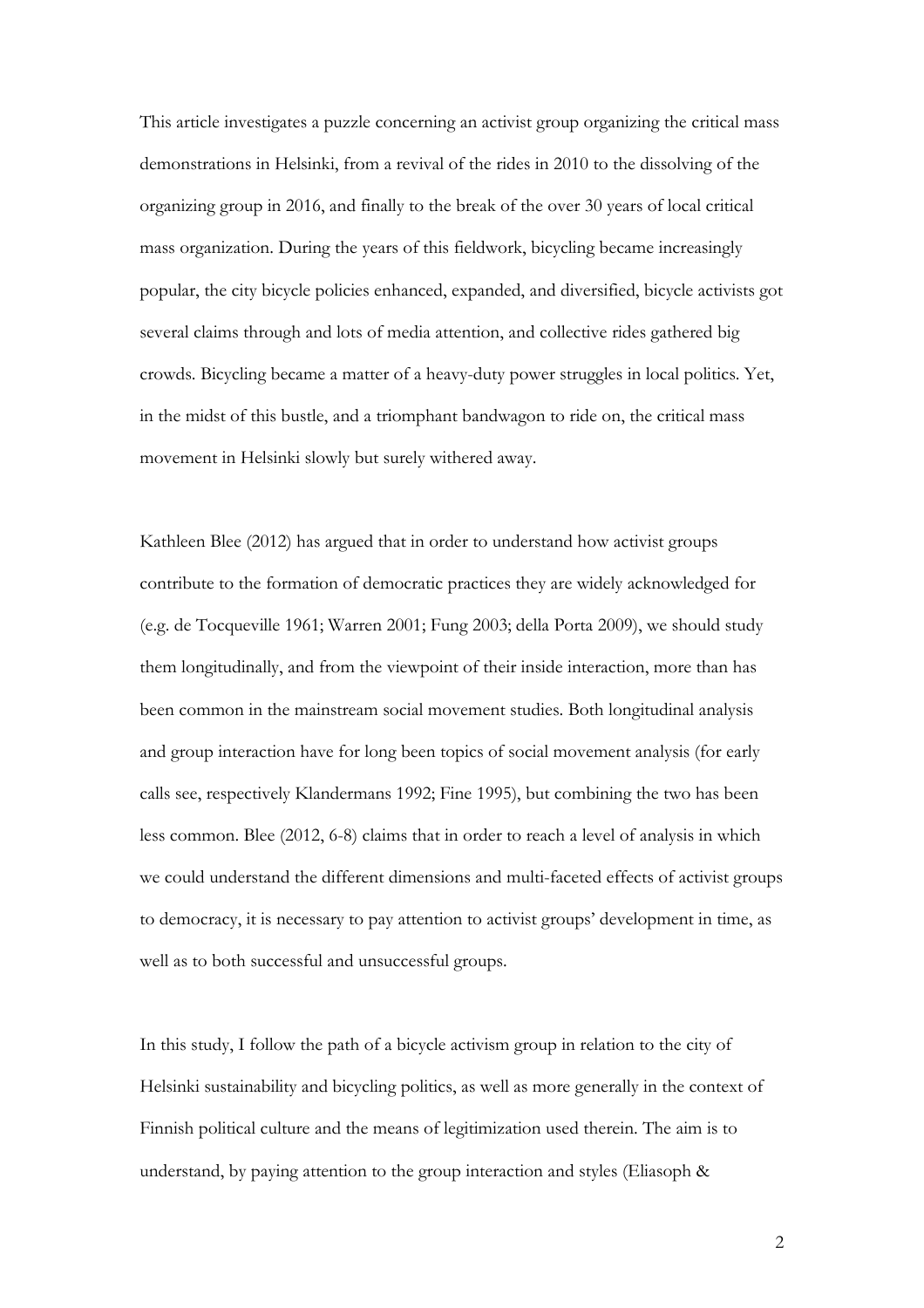Lichterman 2003), as well as to the prevalent grammars of action that shaped the group situations, features of the political culture this empirical puzzle emerged from, and the means of building common ground and solving controversies that made sense to the actors involved (Boltanski & Thévenot 1991; Thévenot 2006; 2007; 2015; Luhtakallio 2012; Ylä-Anttila & Luhtakallio 2016; Luhtakallio & Tavory 2018).

When I set off to study grassroots climate politics in order to find out what kind of local permutations such a mega-scale global issue as the climate change triggers and sustains<sup>[2](#page-2-0)</sup>, bicycle activism, and the Critical Mass movement in particular, seemed like the perfect pick. The Critical Mass movement's roots are in the 1960s-70s environmental movement and it has promoted the idea of sustainability long before climate became a dominant issue in environmental activism (Furness 2010; Vivanco 2013). Furthermore, promoting bicycling was, in the mid 2000s, quickly becoming a trend all over the Global North (see e.g. ECF 2017).

In Helsinki, the main organizers of the Critical Mass were the Helsinki Cyclists' Association, and the Friends of the Earth Helsinki (for historical overview see Luhtakallio et al. 2012). The Helsinki Cyclists (HeCy), founded in 1981, advances cycling conditions and represents its 1800 members (HeCy 2018). The Friends of the Earth (FoE) Finland has since 1996 advocated for "a more just, equal and ecologically sustainable world" (FoE 2018) as part of the Friends of the Earth International network. The FoE had been the principle initiator of the current form of Critical Mass in Helsinki, and has a central role in Finnish civil society climate politics. The alliance between the two associations prooved difficult: an underlying tension between the stakeholder

<span id="page-2-0"></span> <sup>2</sup> This study was originally part of a large research project on civil society and climate change (Alapuro 2010; see also Ylä-Anttila et al. 2018).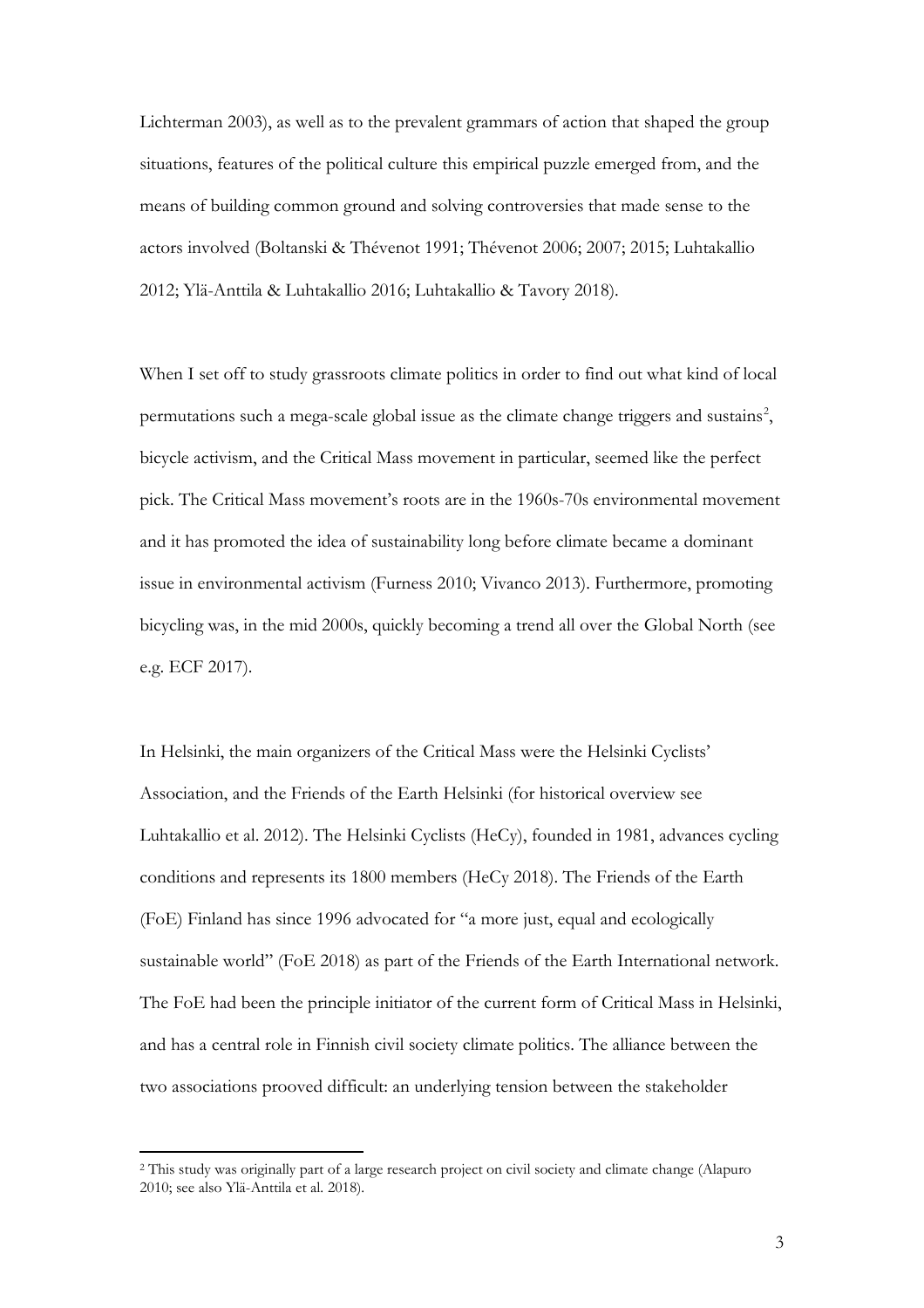interest and technical development based understanding of the movement's political agenda of the HeCy, and the general interest and collective struggle based one of the FoE, set the group on a tricky path of avoiding internal political conflicts. In this sense, their story is quite proper to Finnish activist culture by and large, and its difficulties in dealing with conflict (see Luhtakallio 2012).

During the time of my fieldwork, the Critical Mass movement in Helsinki discussed, initially to my surprise, the movement's stance on environmentalism scarcely. Climate politics did not figure as a theme in public talks, or in post-demonstration events. Nevertheless, the critical mass formed the highly visible backbone to a rather successful movement promoting a more climate and bicycle-friendly city, and managed several political gains in terms of sustainable transportation and infrastructure. In order to analyze this puzzle, and furthermore to increase understanding on the importance of the everyday practices and interaction to the "democratic effects" of social movements, I examine the group interactions on agenda setting and recruitment (Blee 2012), and the group style (Eliasoph & Lichterman 2003) adopted by the activists in their efforts to build common ground (Thévenot 2007) in the group settings.

# **Group formation, styles, and the grammars of commonality in patterning democracy**

Kathleen Blee (2012) claims that group dynamics direct activist groups from the very beginning and create path dependencies that are hard to change later. From the initial choice of agenda to member recruitment principles, to the extent of loss of seemingly all democratic potential, the falling apart of the group, or, on the other side of the coin,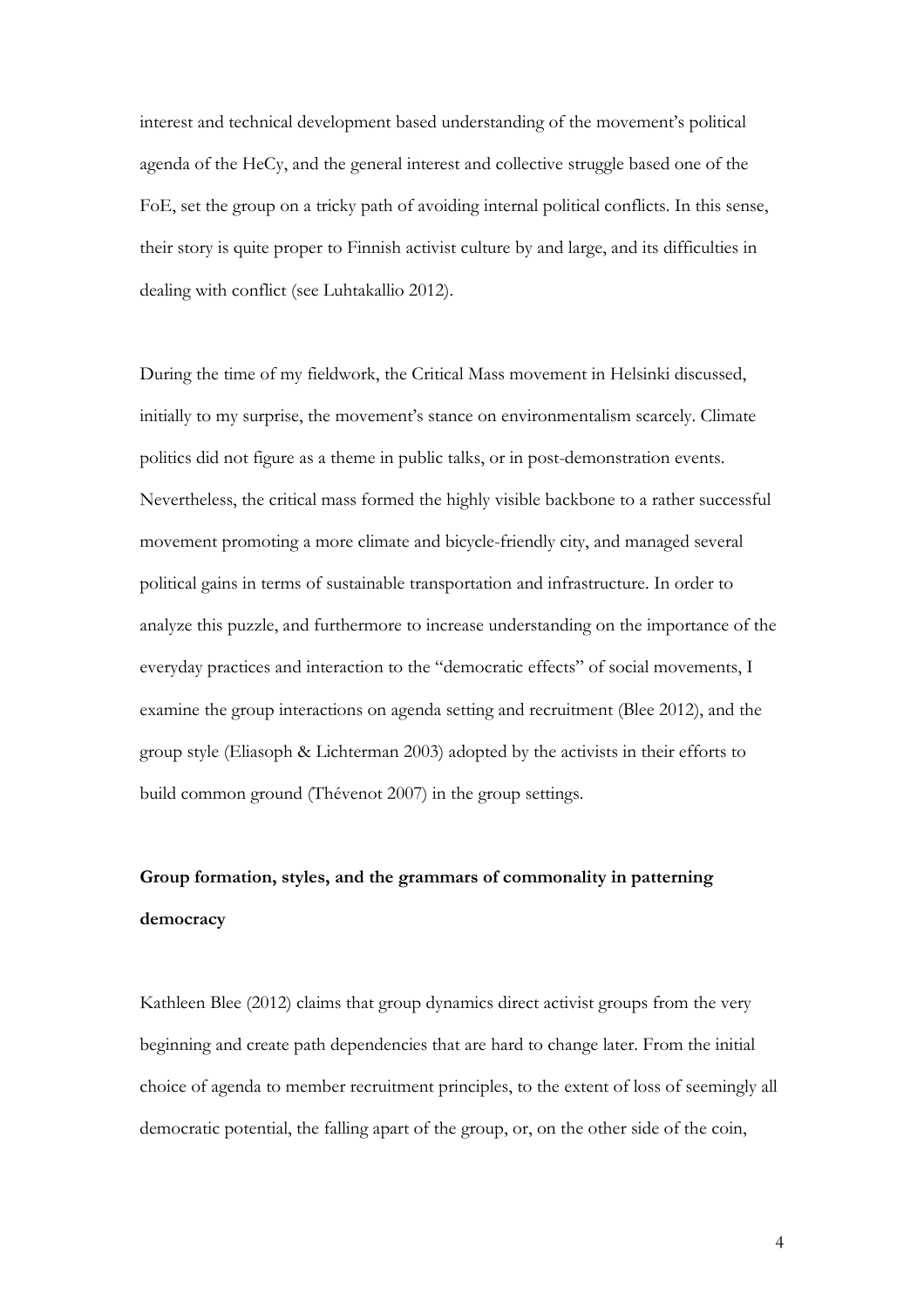fruitful actions that may have very little to do with the original plan of action, Blee shows how group dynamics created these paths and sustained them (ibid. e.g. 33-39).

Nina Eliasoph and Paul Lichterman (2003) have approached similar questions concerning how groups come to be what they are: how a group "culture", embedded in the interaction between group members, creates and modifies shared understanding of group bonds, boundaries with the outside world, and speech and action norms within group settings, and how these features are constitutive in understanding what activist groups do and why (ibid. 737-738, 785-786). How do group members relate to each other and how do they collectively define the relations they have with each other? How do they decide on the ways of dealing with outsiders, or on who to recruite and why? What kinds of topics are appropriate to discuss in the group and how can they be talked about, and which action repertoires the group chooses to use? These are questions that arise from combining the group styles approach with Blee's theory on activist group paths and turning points.

Studying the group styles of Finnish and French local activists (Luhtakallio 2012), I found that "success" was an extremely subjective matter to the activists themselves. They acknowledged external evaluation to a certain extent, but the groups' own understanding of the successfulness of their actions did not depend on, or always conform to it. Instead, a particular group culture and style that directed the bonds, boundaries, and speech and action norms of the group, together with the dynamics between this style and the surrounding political culture, were prevalent to how the group evaluated success. Also, the question of politicization – how easy or complicated it turned out to be for the group to come up with a conflict that had general interest and could be successfully publicized (see Hamidi 2006, Carrel 2015) – depended greatly on the group interaction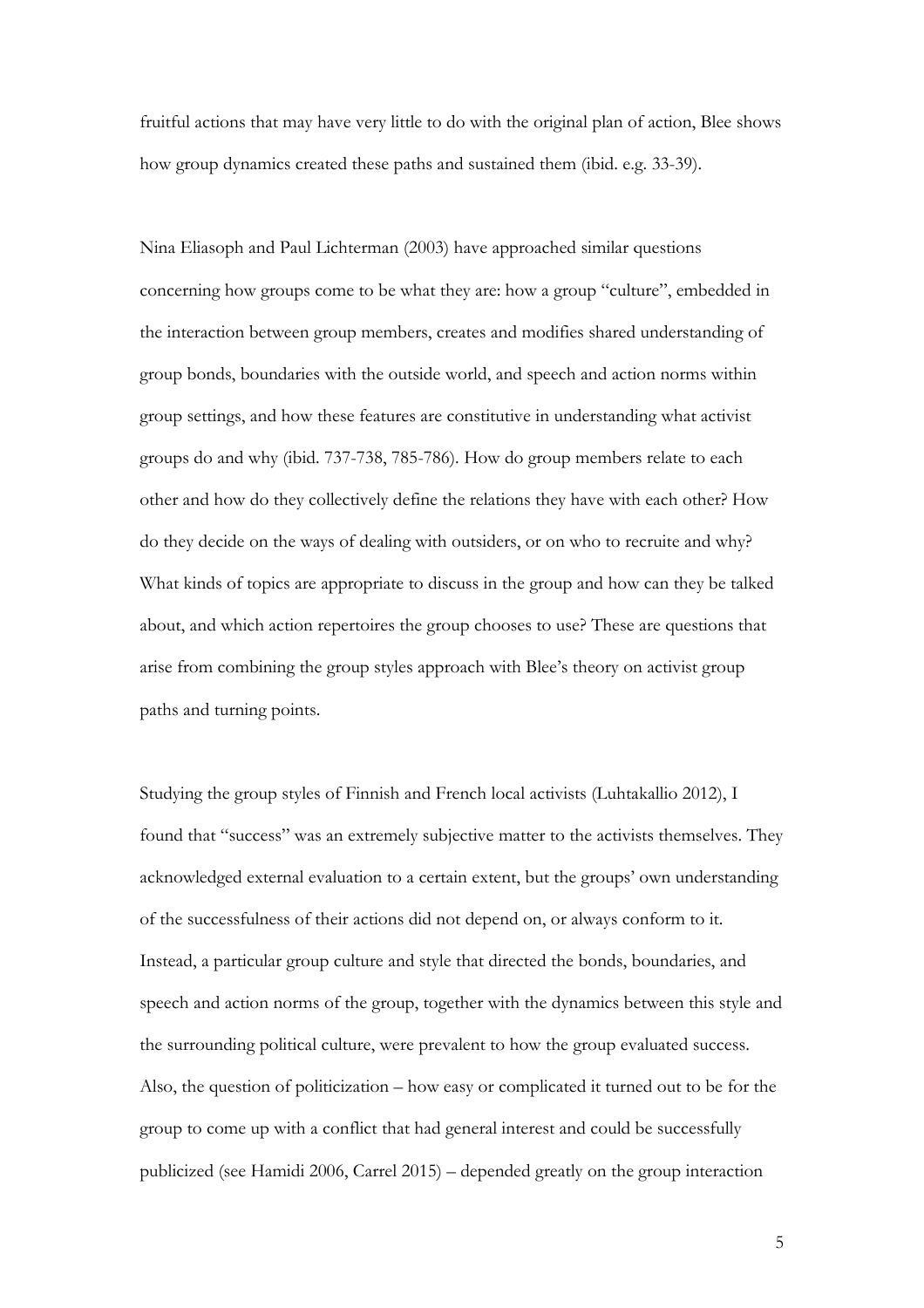context, and its relation to the wider cultural preferences of activist interventions. In the Finnish context, expertise and a non-conflictual, even technical style have been repeatedly noted as the widely acknowledged characteristics of "good activist conduct" (see eg. Berglund & Harper 2001; Luhtakallio 2012), but this style has also proven potentially prone to jeopardize politicization (see Luhtakallio 2012, 60-62, 170-173).

The democratic effects of social movements have been acknowledged from multiple viewpoints (e.g. Fung & Wright 2001; Warren 2001; Valocchi 2009) and social movement success and failure been addressed in a large body of literature (e.g. McCarthy & Zald 1977; Klandermans 1984; Edwards & Gillham 2013; Snow & Benford 1988; Koopmans & Statham 2010; Snow et al. 2014). Yet, social movement actions continue to be intuitively difficult to pinpoint: the effects are often indirect, and may occur in waves, intermingled with other, simultaneous processes.

In order to capture these processes, we need to address successes and failures at different levels of politicization, the driving force of social movement mobilization, and a key feature in creating "the common". Laurent Thévenot has suggested that three grammars of "commonality in the plural" format the processes of working the shared that people engage in: the grammar of public justifications, based on competing, yet recognized and legitimate conceptions of the common good; the grammar of individual interests (for terminology see Eranti 2018) based on stakeholder interests, negotiations and deals; and the grammar of familiarity based on intimate attachments to shared "common-places", recognized, yet often non-verbalized loci of comfort and ease (Thévenot 2007; 2014; 2015). These three modes of communicating and composing the shared and acknowledging difference have proven useful tools to analyze (and compare) different cultural contexts, and the instances in which "democracy" as a form of governance is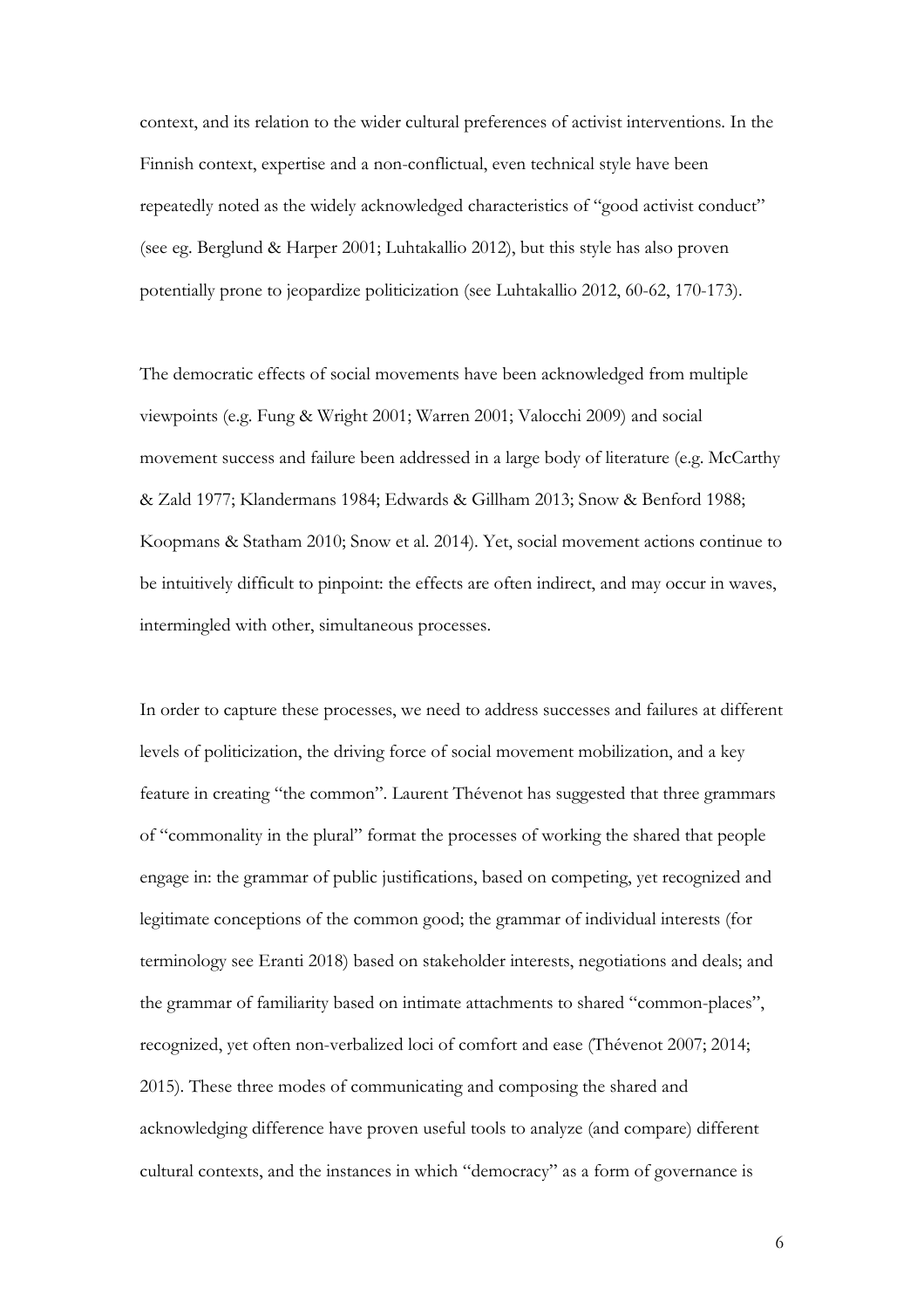forgerd into being (on urban planning and participation Blok et al. 2018; Eranti 2017; on local activism Luhtakallio 2012; on populist politics Ylä-Anttila 2017). Introducing this theoretical framework in the case of the bicyclists is part of the adbuctive approach to analyzing this empirical puzzle I have deployed (Tavory & Timmermans 2014), yet it also evolves from challenges I identified working with the group styles approach to better spell out their processes of emergence and the relation thereof to the wider context of political culture.

Examining democracy as a setting for multiple processes of politicization enables to see it as a *pattern* of the "common ground", instead of a stable institution or a structure. From the viewpoint of democracy as a pattern of commonality, following specific processes of politicization and their conditionings and reflections by activists interacting and acting in groups is a key to making sense of what and why seems possible, desirable, and feasible to change in a given context.

In the following, I analyze the Helsinki bicycle activists' agenda setting process and their effots to forge the common therein. I explore the contradictions between the external outcomes and the development of the internal dynamics of the activist group: external "success" did not translate into internal coherence, and vice versa, the internal difficulties of the group formation did not stop external "success", until a certain breaking point. Understanding these contradictions enables building a link to the original puzzle of what happened to climate campaigning and critical mass activism in Helsinki and why, and how does it matter.

### **Helsinki Critical Bike Ride Group: Bonds, boundaries, and politics**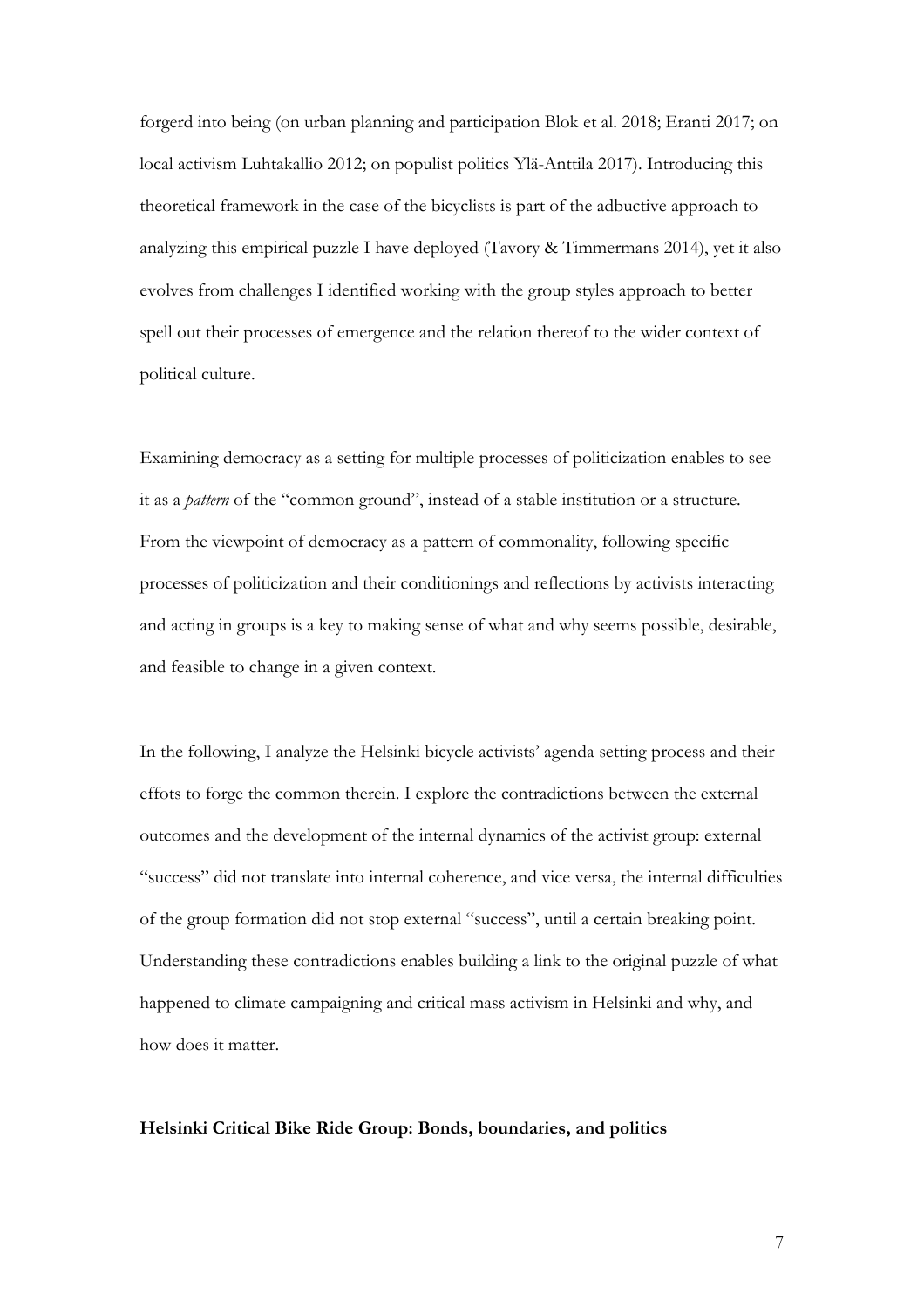Helsinki is part of the biggest metropolitan area of Finland with a population of about 500 000 (in the city). There are 1200 km of bike lanes in the city (Helsinki 2017), and cycling covers about 6 % of daily travels (Helsinki City Planning 2014). In contrast with its Nordic neighbors Copenhagen – a world-famous cycling city – and Stockholm, in Helsinki, cycling has not been a primary policy concern before the past decade, when modest progress has been made in terms of planning up to date bicycle infrastructure (Helsinki City Bike Plan, 2014).

I conducted fieldwork among the group that organized the critical mass in Helsinki between fall 2010 and spring 2015, after which I continued to follow the group's activities mainly online. During the first years of fieldwork, I took part in the monthly critical bike rides and attended planning meetings, after ride gatherings, chat, Facebook and email discussions, picnics, parties, and other events organized by the Critical Mass movement. [3](#page-7-0)

After initial steps to enter the field, my fieldwork was guided by a methodological approach situated between theory-driven ethnography (Lichterman 2002) and, at a later phase, abductive analysis (Tavory & Timmermans 2014). With the ambition of understanding both the problematic of climate politics in local activism and the consequences of activist practices in the "patterning" of democracy in a given context, I began to focus on certain keywords and categories in the group interaction, notably mentions of politics and the activists' definitions thereof that were triggers of tension in the group (see Lichterman 2002, 139). Furthermore, defining politics was something the

<span id="page-7-0"></span> <sup>3</sup> I rode with the Critical Bike Ride 17 times (each ride took from 2 to 5 hours, depending on the length of the ride as well as the after-ride events), and attended about 40 other related events. I followed both the email and social media discussions of the group. The following analysis is based on fieldnotes I took in the events and right after them, on field interviews I conducted, and on online and printed material.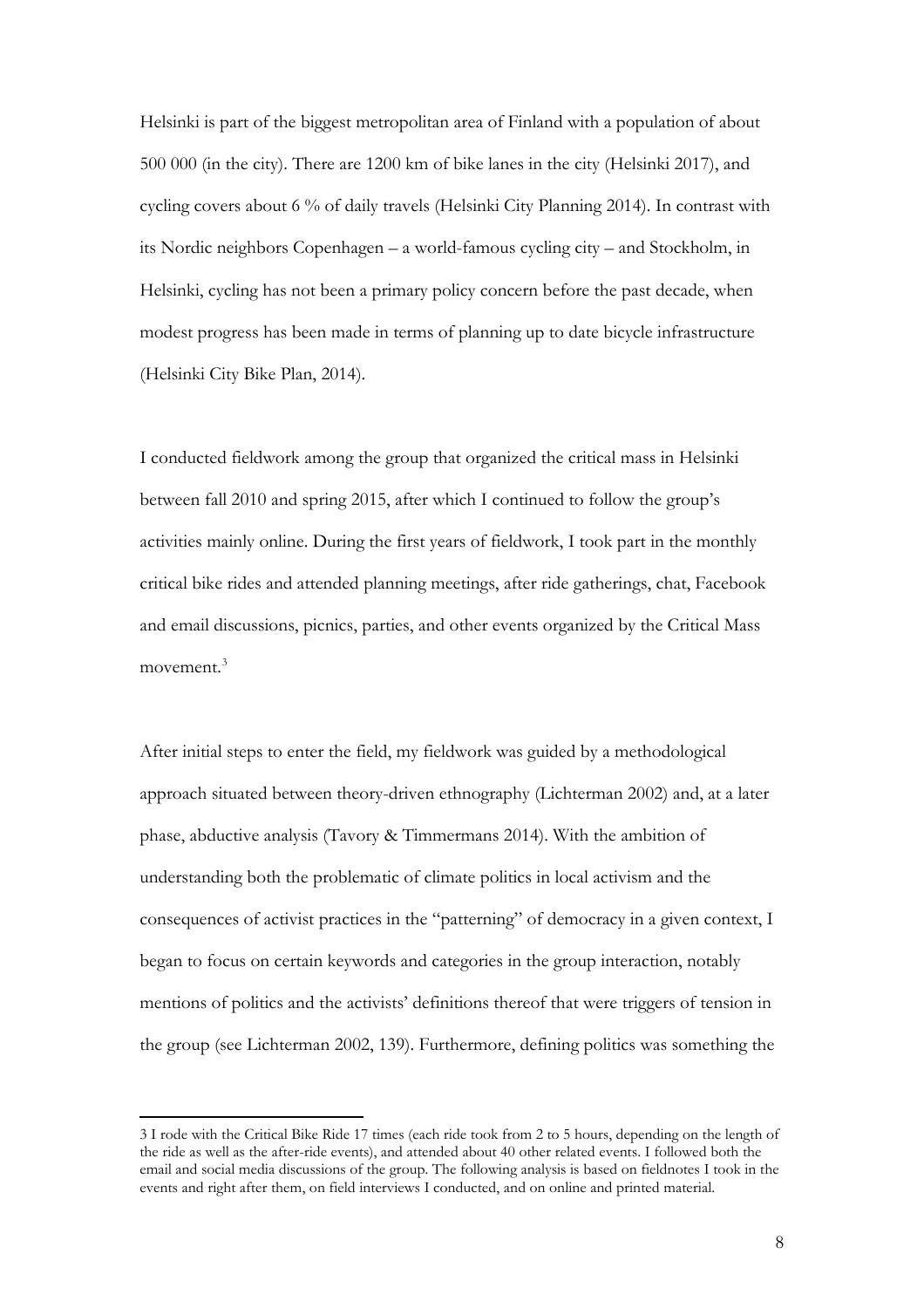activists themselves reflected on, and following this theme was, therefore, part of my effort to incorporate "members' meanings" into my analytical interpretations (Emerson, Fretz & Shaw 2011, 129-130).

Drawing from my previous work on the *adverbial* use of concepts in comparative research by taking the actors' definitions of concepts such as democracy or citizenship as starting points of analysis (Luhtakallio 2012, 4-7), I focused on the activists' understandings of politics and activism as well as on their reflections on what was "the problem" in building the common ground in the group. Finally, Iddo Tavory's and Stefan Timmermans' work on abductive analysis (2014) became gradually important in the process of working analytically with the material from this field. The basic idea of abduction as a methodological approach is an iterative process from observer's surprise to de-femiliarization and to revisiting observations so that each surprise motivates speculative theorizing, as well as further focuses – or re-focuses – "what this is a case of" (Tavory & Timmermans 2014, 52-61; Tavory 2016, 165).

When I began the fieldwork in fall 2010, the Helsinki critical mass – the "Critical Bike Ride" (CBR), as it was locally known<sup>[4](#page-8-0)</sup> - was experiencing an organizational crisis. The event had been coordinated by the Friends of the Earth Helsinki (FoE) for several years, and the key group of people involved had decreased to a couple of activists who had difficulties in keeping up zeal to organize the event. The rides were small, around 30-40 people maximum participated, and the route was always the same. There were no particular efforts to spread the word: it was, for instance, nearly impossible to find any up to date information on the rides in the Internet. The current organizers' resources to

<span id="page-8-0"></span> <sup>4</sup> The name Critical Bike Ride is due to the early cyclist demonstrations organizers' wish to differentiate the event as a bicycle ride, as the critical mass was, at first, a predominantly pedestrian event in Helsinki (Luhtakallio et al. 2012, 181-2).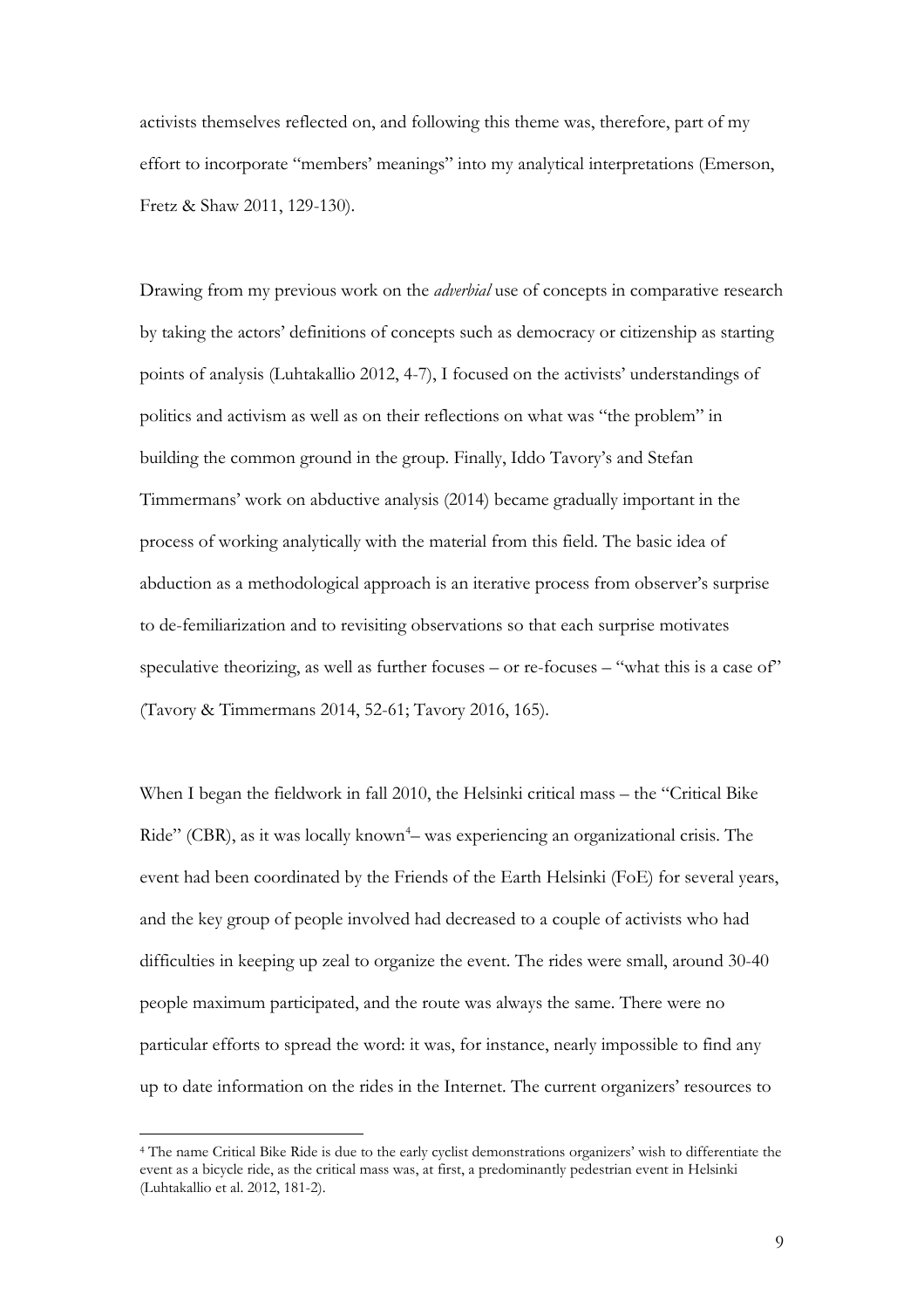develop the rides were scarce: the event rested mainly on the shoulders of two FoE activists, Milla<sup>[5](#page-9-0)</sup> (female, in her late 20s) and Magi (male, in his early 20s). The moments before the ride began when people gathered on the square and waited around, and after the ride when people, again, stayed for a bit talking to each other were telling: both occasions were uneventful, marked by a collective confusion over the lacking structure. There were no public talks or declarations, hardly a "welcome all, let's ride", quickly uttered by either of the two organizers. Thus, the event took place relying on people who knew what was going on, but it seemed somewhat halfhearted and disorganized. Shortly after I had joined the monthly rides, the organizers, well aware of the shortcomings of the organization, took the initiative to invite people to join a discussion about the organization after the ride.

This is where I begin my description of the emergent group culture (cf. Blee 2012, 17), as it turned out that this was the moment the new organizing group for the CBR took its first steps.

# The trouble with politics

The second time I took part in the critical bike ride, in September 2010, Milla, the aforementioned FoE activist, announced in the beginning of the ride, speaking into a megaphone, that a meeting concerning the organization of the rides was to take place in a near-by restaurant right after the ride. The first meeting attracted about ten people, who gathered together after the ride, led by Magi, the other FoE activist. In the first meeting, the diversity of the particpants' backgrounds in terms of bicycling as well as

<span id="page-9-0"></span> <sup>5</sup> All names are pseudonyms.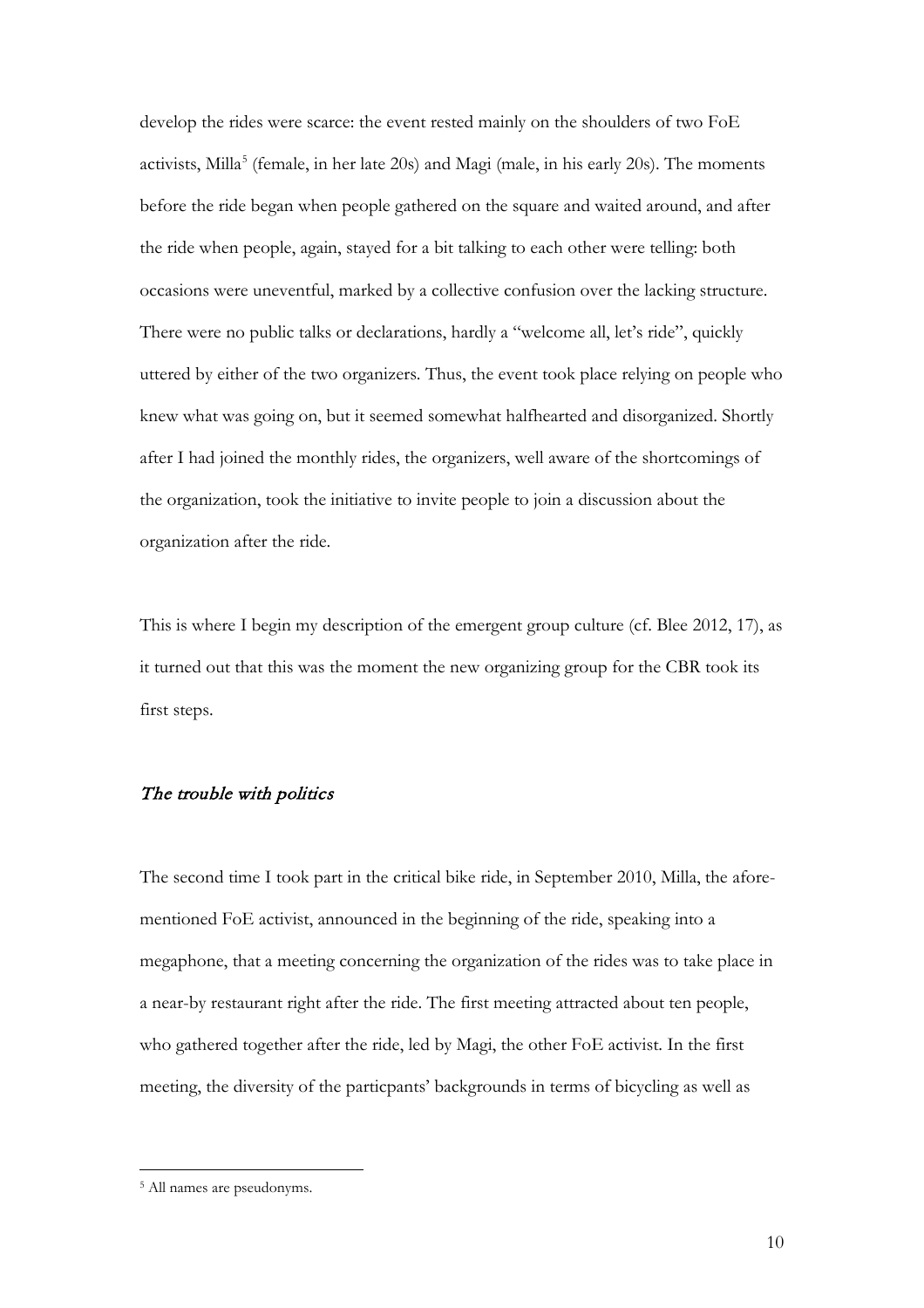ideas about the CBR soon became evident. The following extract from my fieldnotes describes the first meeting's atmosphere and the challenging starting point of what was to become the new organizing group for the Critical Bike Ride.

The ambience is a bit awkward and people mope each other; most have seemingly not met before. Heikki (male, in his 40s) starts by telling he's a bicycle activist and owns 21 bicycles. He asks whether once every two months would be a more reasonable cycle for the event, and whether it should be more directed towards families. Matti (male, in his late 30s) presents himself as the father of 7 and 4 year old sons and says he is 'more of a political cyclist than a gym enthusiast'. He goes on to talk about the 'dreadful' situation of major bike lanes in Helsinki. Yet, he stresses that the CBR isn't and should in no way be *against* car driving. Pertti (male, in his 50s) says he's been on his first CBRs in the 70s and 80s. Heikki, Matti and Pertti dominate the discussion. Magi tries to get the introduction round back on track, but he is very gentle in interrupting the talkative men. Merja (female, in her early 30s) says that the information on the CBR is currently really lousy and suggests a Facebook page, saying that in her view, 'The CBR is a *political* event and not a family picnic or a kids' event'. Her tone is rather confrontational and she directly contradicts Heikki's and also Pertti's ideas. The ambience gets tense, the two men lean back looking discontented. Magi adds that 'as a totally private person' he thinks 'we should struggle against cars as much as possible and even make provocation'. Contradicting ideas float about, without anyone actually responding. Pertti and Matti launch a lengthy discussion about the height of the paver brinks and other details affecting cycling. People are getting to look tired. No-one has kept minutes, and the meeting disperses with no clear ending, nor announcement of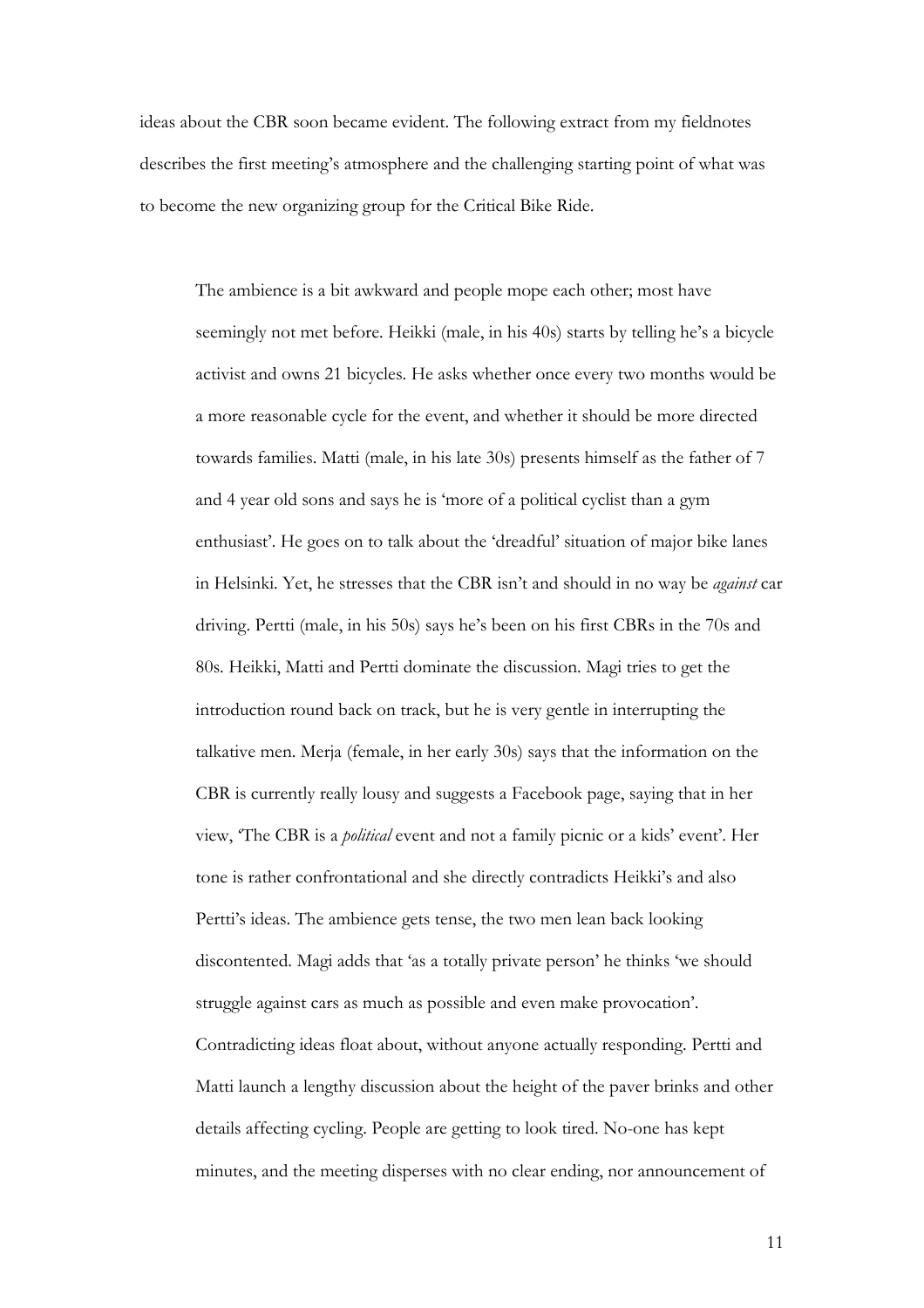what will happen next. Some people greet each other 'see you next month', at the next CBR.

The tensions and disagreements that nobody could figure out how to tackle, weighed on the atmosphere. What began as something that already took a lot of courage to join  $-a$ meeting between people who were mostly total or almost strangers to each other and had decided to participate on the spot – became increasingly confusing and hard to handle. Nobody was in charge of the procedural side of the meeting; the disagreements occurred without prior warning and were left unsolved. Notably, in the midst of the introductory round that took more than an hour to finish, a few participants laid out the grounds for things that became constitutive of the group's discussions, and created a path dependency that affected the group's future actions: disagreement regarding the relation of the CBR to "politics", and the agenda it should promote, as well as the recruitment base the participants saw possible and desirable for the CBR in the future (see Blee 2012, 35-6, 53, 82-3). The most blatant points of disagreement among the meeting participants – whether the CBR was or should be a political event or not, and in what way, and whether the organizers were and/or should be "activists" – came up bluntly and were more or less not reacted upon. These features display, paraphrasing Blee (ibid. 85), the first efforts of the group to exercise political imagination – to define the scope of the activities, and thus define the particular limits of the possible for their actions (see Baiocchi et al. 2015). Also at display were the first occurrences of forging the common of this collectivity-to-be, illustrated in conflicting attempts to build common arguments based on efficiency and good communication, and on raising collective struggle<sup>[6](#page-11-0)</sup>.

<span id="page-11-0"></span> <sup>6</sup> In terms of the theory on justifications, this conflict represents a controversy within, respectively, the industrial world (testing what is efficient), and the civic world (testing what is fair and equal – opposing cars or not, for instance) (Boltanski & Thévenot 1991; Ylä-Anttila & Luhtakallio 2016).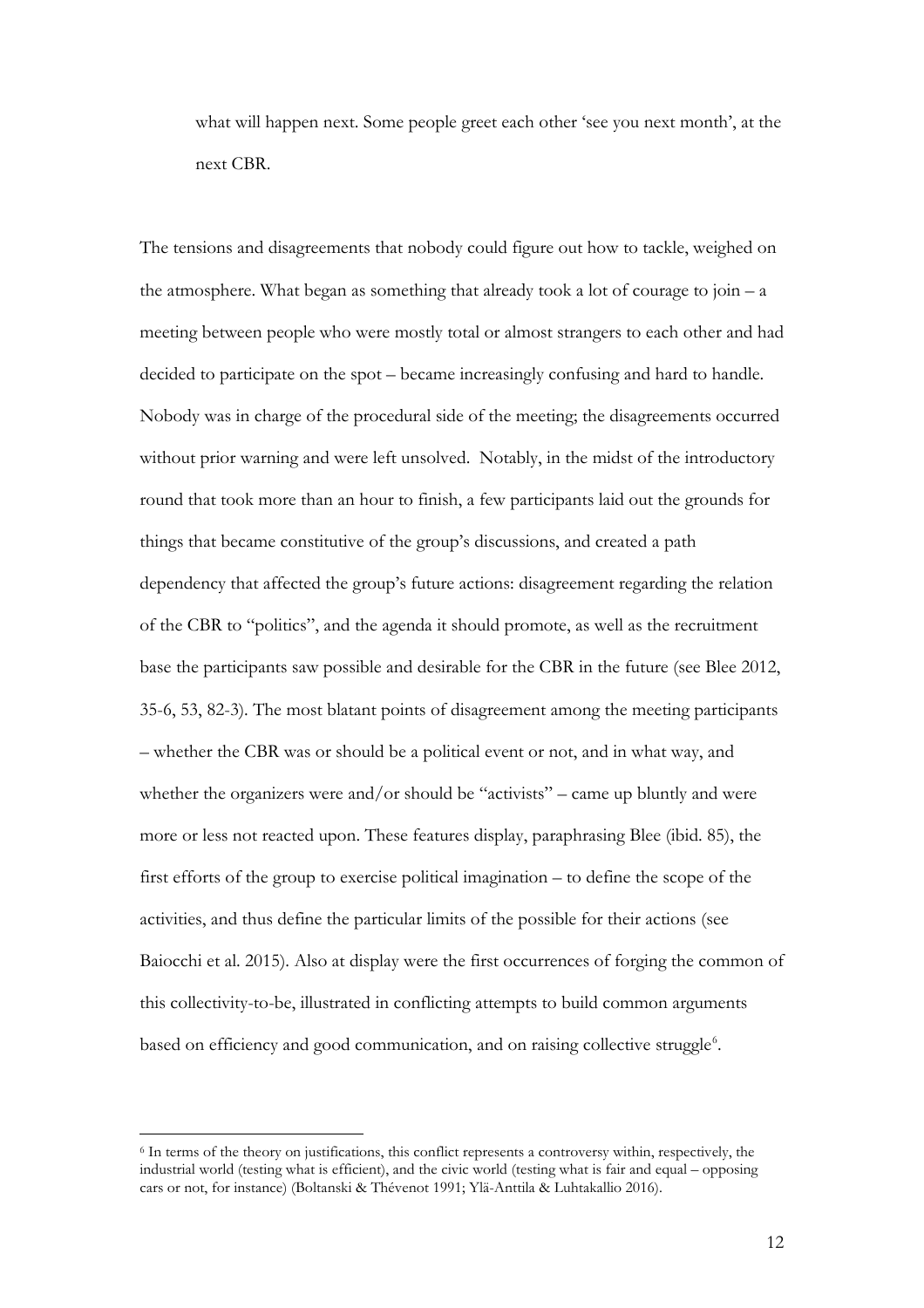In the next after-ride meeting, a month later, more (of the same) tensions arose, but the organizing group also did begin to take shape.

Magi, Pertti, Matti, Merja, and a few others that I don't know are present. Another introduction round is ongoing. I say I'm doing research on local climate activism, and notice the mistake immediately as Matti hurries to say very firmly "Now, I'm under no circumstances a climate activist, this is NOT climate activism!". The FoE activists, Magi and Milla, look at each other with slightly raised eyebrows and fidget on their chairs. However, nobody says anything. Matti fires: 'Getting rid of FoE and getting HeCy in the lead instead is good for purely marketing reasons'. Magi looks troubled, with a wrinkle above his nose. Nobody says anything in response.

Matti continues to press: 'Everybody doesn't necessarily want to take part in a demonstration – some *selling*, come on!' Magi notes, a bit dryly, 'Well it *is* after all a demonstration'. Also Arho wants the CBR to be 'less demonstrationlike'. Merja says 'But there should still be a message of some kind, I mean, the starting point is that *we want something*, right?' The meeting ends, again, in a confused atmosphere and concludes nothing organizationally. Magi says 'Well we don't have to decide anything now, we can have another meeting'.

In the second meeting, the confusion between the different understandings of the common ground grew deeper. My clumsy mistake in the beginning of the above excerpt – which at this early point of fieldwork was not an intentional stimulus by tossing in a definition to see how the members would react (see Lichterman 2002) but plain clumsy<sup>[7](#page-12-0)</sup>

<span id="page-12-0"></span> <sup>7</sup> For instance Lichterman (2002, 118-9,) points out how ethnographers' *faux pas* can turn useful, even central clues in analyzing field events (see also Musante & DeWalt 2010, 61-64).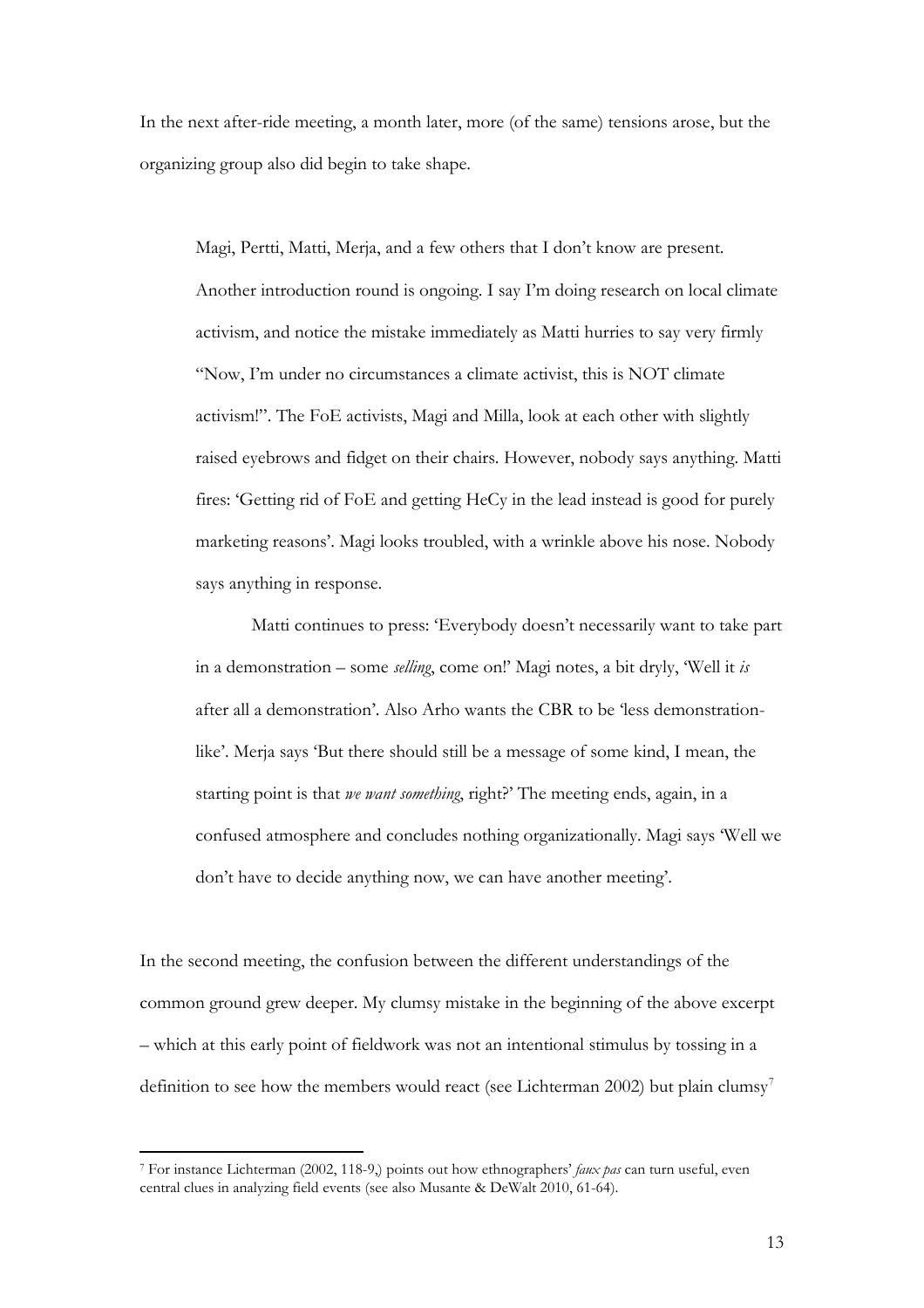– showed the inner tension of the group; the FoE activists were first and foremost climate activists, and identified as *activists*, whereas the others, including the one who fiercely corrected me, showed varying degrees of prejudices towards activism altogether. This discrepancy was not prevalent exclusively between activist identifications. As the turns in the discussion that followed show, it occurred also, and more importantly, between engagements in the logic of civic justifications – "it is a demonstration"; "we want something" – and engagements following the logic of strategic, interest-based planned action – "some selling, come on!". There were two clashing, incompatible grammars of composing commonality in this situation – one that aimed at a shared understanding of a common good, and another that aimed at fulfillment of stakeholder interests by mobilizing a quasi-opportunistic vocabulary concerning action repertoires (in which demonstrating as such had no legitimacy, but could be tolerated as a form of strategic marketing). This clash of grammars, or in other words the group's difficulty in creating a necessary common ground in order to work together, had long-standing consequences.

The participants of these meeting were, naturally, very much aware of the difficulties that the divided understandings of action repertoires and agenda of the CBR altogether caused. In discussions with only "one side" of the controversy present, the HeCy members debated their own definitions of politics, and questioned the reluctancy from their part to "go political" with the event. Once, they challenged me, as "a specialist", to help them reflect what politics and activism *actually* were. This resulted in a long discussion on Finnish political culture, with my interlocutors finally concluding that the weight of history – the civil war, the finlandisation era, and the fear of deportations to Siberia by the Soviet Union – were still strong markers today. In addition, the image of activism some of the HeCy members had reflects the foolish, if not outright dangerous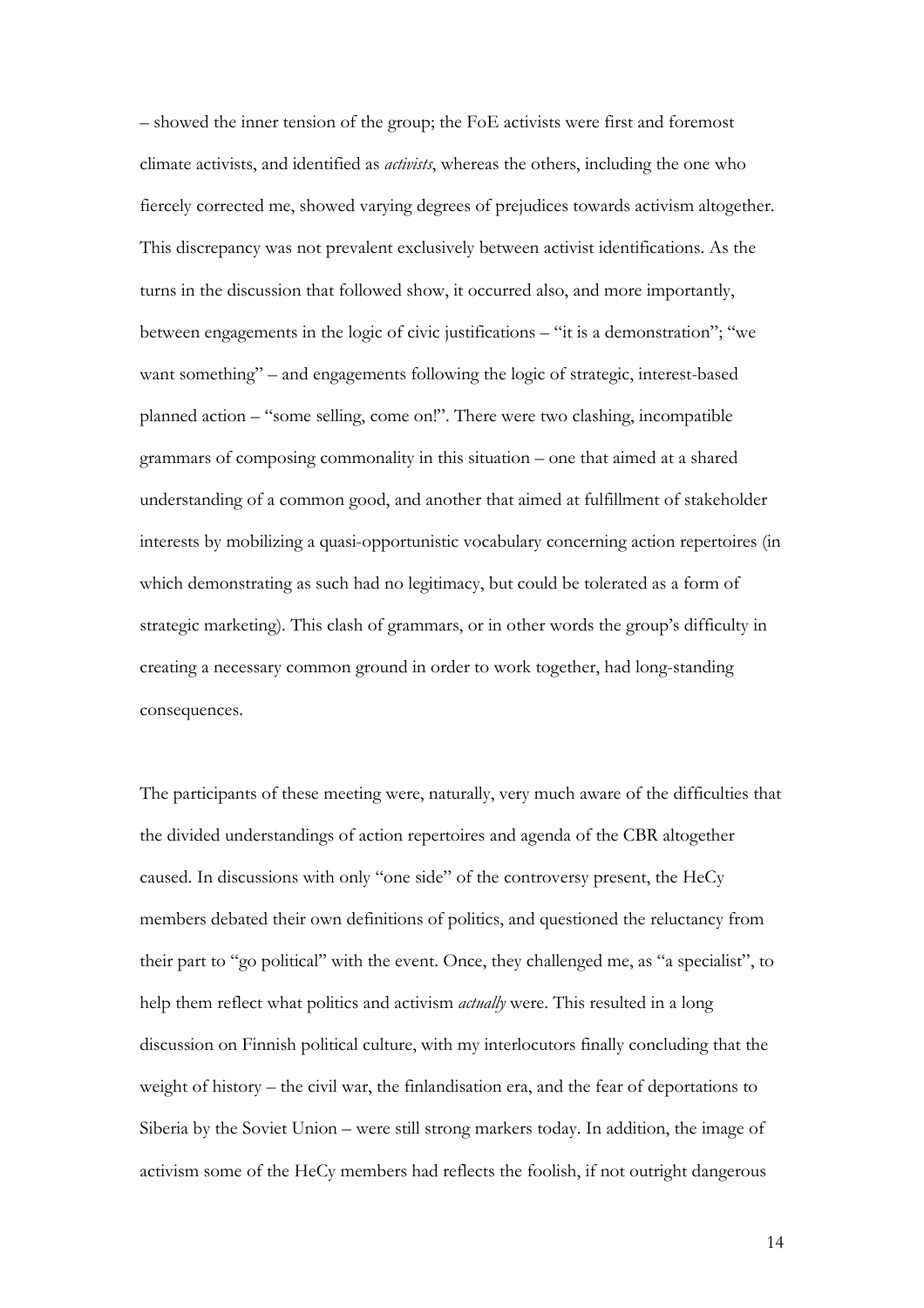representation of activists that became prevalent in the Finnish public sphere during the politically turbulent years of the 1960s and 1970s, and still has leverage today (see Berglund & Harper 2001, 6; also Lundbom 2016). Similarly, the FoE activists, when among themselves, had heated discussions on whether it made any sense to continue including CBR in their climate action set, as they saw clearly that they risked being steamrolled by the cyclists who had no ideological cause, or, had a right-wing one, as some of them suspected.

## Working the group bonds

In 2011, the organizing group initiated a new form of side-events to the CBR: "The Cycling Night", a debate and lecture event, with different invited specialists and a changing theme of discussion. This idea was born as a kind of compromise to the controversy concerning the means of contention the CBR should use. The event had a political content, but the form of a seminar, with invited speakers from the Helsinki City administration and the university. Thus, it was "political" without "looking like a demonstration".

The venue chosen for the events was the Student House in the center of Helsinki, where the FoE occupied a space together with several other environmental and Leftist student associations. At the first Cycling Night, the organizers wanted to make the event a "relaxed" evening spent together, and this goal was further emphasized when the official programme ended up being somewhat thin due to a cancellation of one of the speakers. It turned out to be difficult to make the evening a relaxed one. The venue itself was homely with decoration made up from fleemarket furniture and old rugs, walls plastered with old campaign posters, and the FoE folks tiptoeing in their woolen socks, but this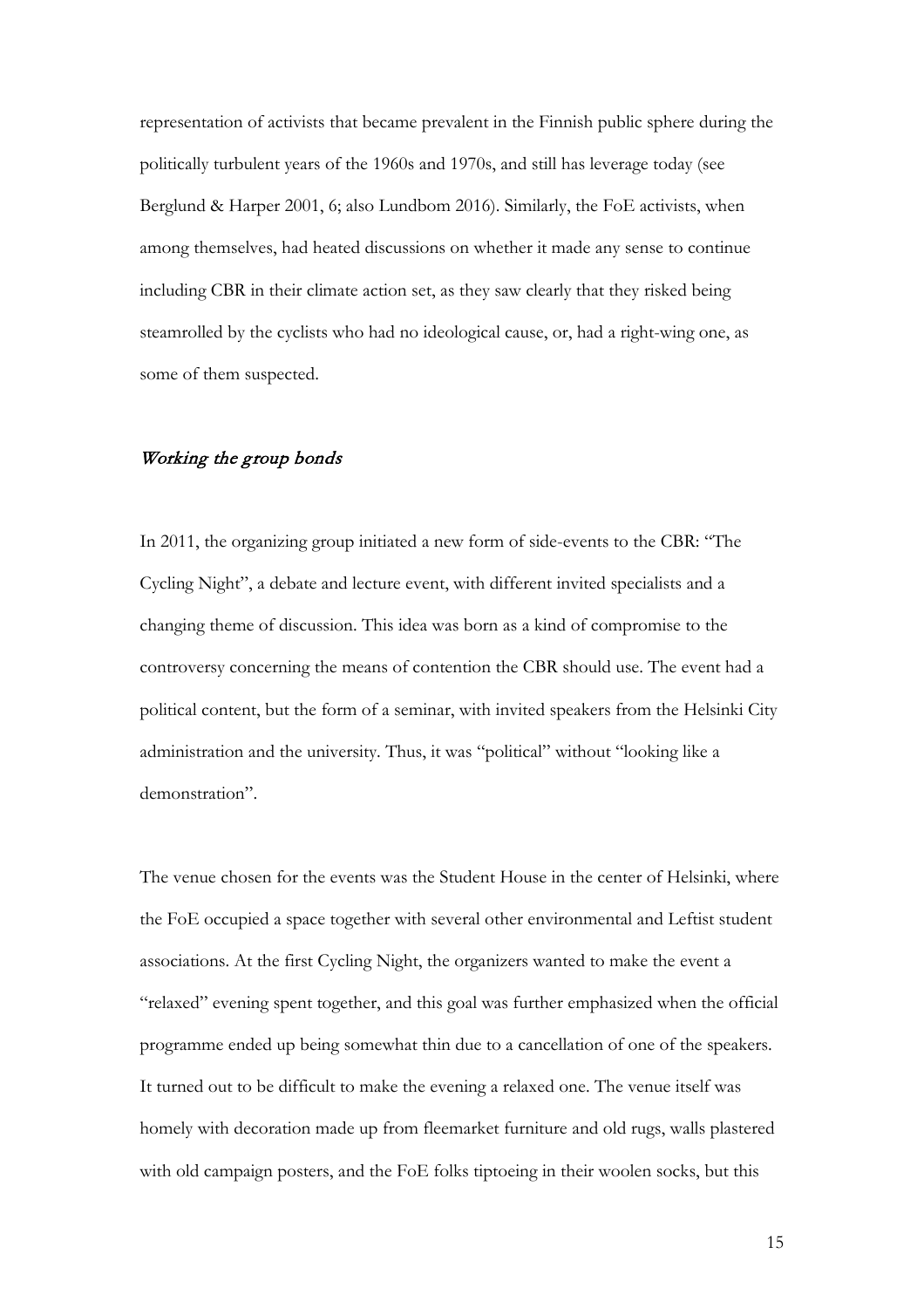kind of homeliness was not necessarily prone to make the HeCy people feel at home, or even welcome. An uneasy incident took place right in the beginning: Mikko, a HeCy member, arrived to the event with a McDonald's take-away bag, sat down and began to take out his hamburger. The FoE activists, busy putting tea at offer, startled at the rustle of the paper bag and looked shocked. Magi then informed Mikko that the venue was "actually a vegan space, a meat-free space". Mikko looked astonished, a long and frozen silence followed, after which Magi told Mikko to eat anyway, but to be aware of the house rules next time.

This incident, as short and passing as it was, manifests the arduousness of building common ground and trust in the group. The familiarity that FoE had established in its long-time venue was violated right in the beginning by the HeCy member who brought in the wrong kind of food by accident, and in turn, had his personal space infringed when his private snack moment was interfered. Instead of creating commonality through familiar attachments and by way of spending leisure time together, the event contributed more to the opposite. The Cycling Night never took place again, and it turned out to be equally difficult to establish other side events along the years, perhaps for many reasons each time, but the partial awkwardness of the events was never overcome completely.

By spring 2011, it was, nevertheless, finally settled that FoE and HeCy would organize the CBR together. The organizing group consisted loosely of the people present in the initial meetings, but also a handful of others, from both FoE and HeCy, a bit fewer from the former, and a few people from outside these two associations.<sup>[8](#page-15-0)</sup> As the group mainly met once a month (although online contact was more frequent), it took a good while for

<span id="page-15-0"></span> <sup>8</sup> The group composition and size varied between five and over a dozen so that more people attended the organizing group during the late spring, summer, and early fall months, the same way as with the rides.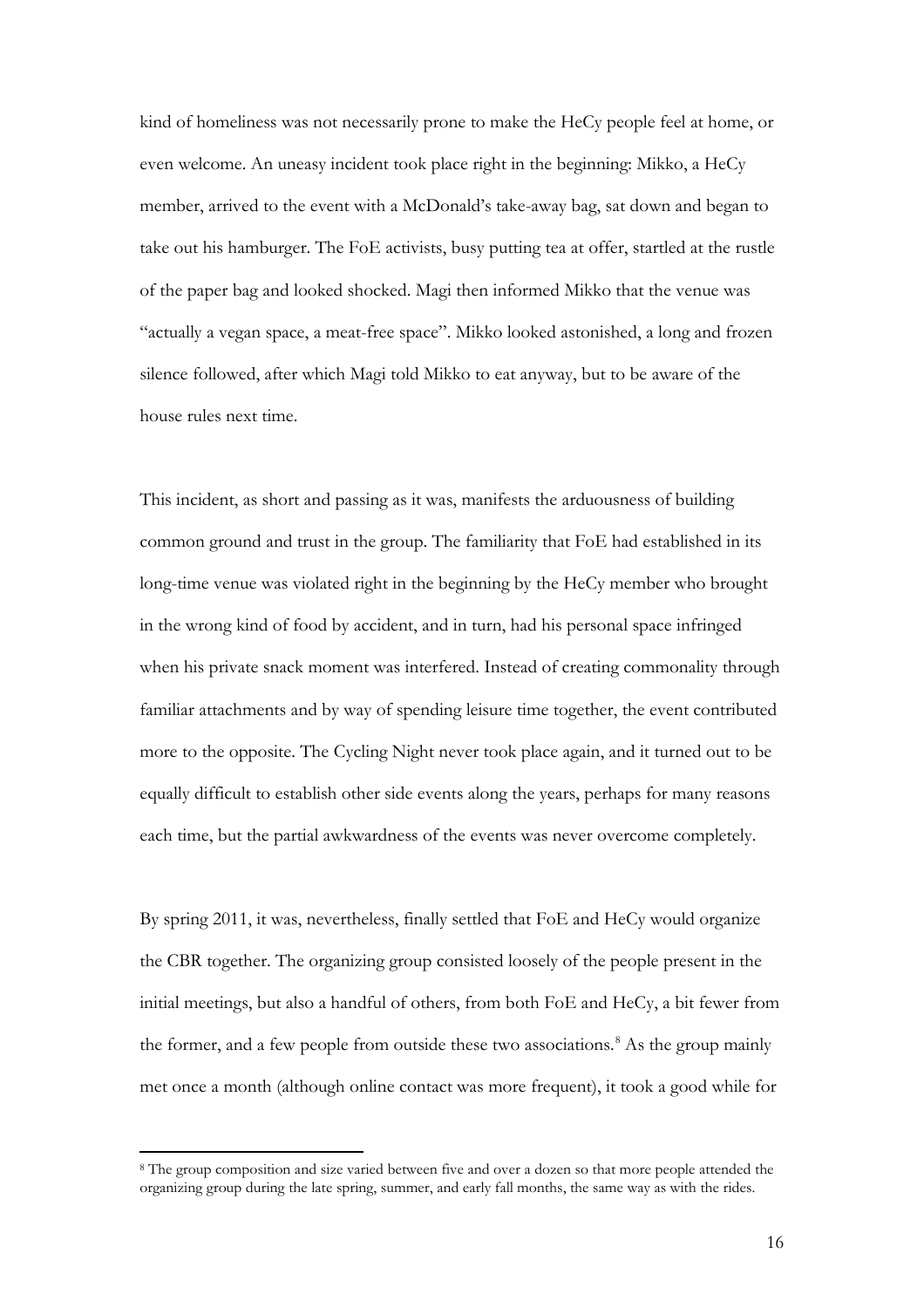people to establish more familiar relations with each other, even though some of the key activists knew each other from other contexts. However, the relations between the environmentally oriented members of the group, and the more straightforwardly bicycleoriented members remained relatively distant, and even somewhat tense. The bonds specific to this group – shared knowledge on what bound them together and what kind of relations the group members had with each other (Eliasoph & Lichterman 2003, 785- 786) – were not easily, if at all, established. The group couldn't conclude on a collective understanding of who "we" were, nor find strong or lasting objects or loci of shared attachments, and this had consequences to what it could do as a group, and, eventually, what it could have on its agenda.

The organization of the rides, however, gradually got easier and more energetic, and even managed to include small, usually on-the-spot improvised after-ride events. When a picnic was announced at the end of a ride, most people had nothing to eat or drink, and either didn't stay or improvised a quick visit to a near-by grocery store. Nevertheless, extending the rides to picnics and such, the group slowly learned to work together without having to deal with too fundamental conflicts. Instead, they joked about them, like when Magi suggested that in order to make CBR pins, the others could join a working party FoE was having to craft campaign material, and Arho responded "I can come there and be the supervisor who drinks beer". Magi, encouraged, asked if people would like to plan doing something "unofficial" together, which got Merja asking "Do you mean something civil disobedient by that, like cementing cobblestones?".

Discussions taking on flirtatious tones when touching issues such as civil disobedience, resulted from the group members' awareness of their differing views regarding action repertoires. Addressing differences with humor made the group setting more pleasant,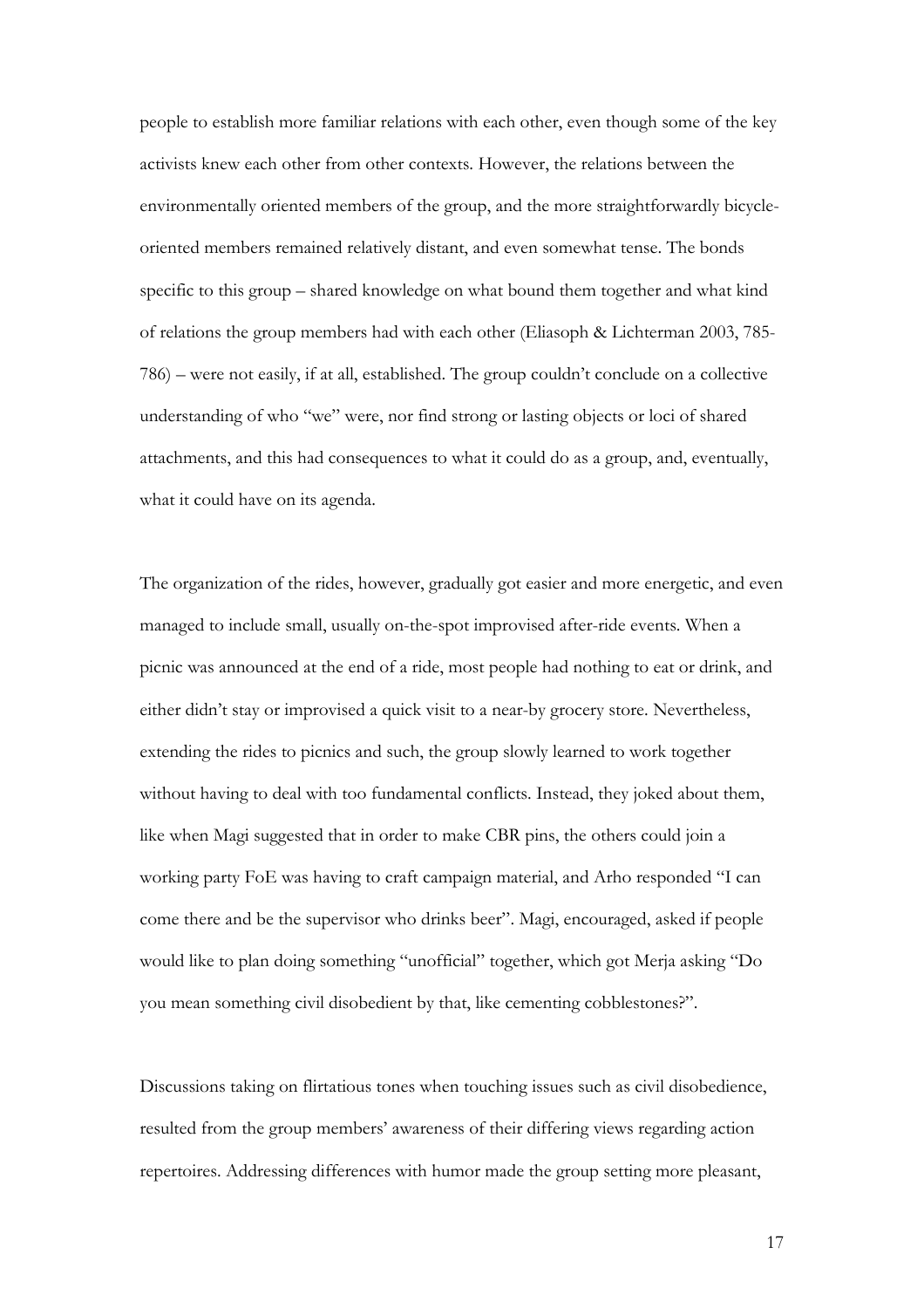but also led, or contributed to, the quasi-dying out of the discussion over the agenda of the CBR. In order to maintain the joint plan to organize the rides and have "relaxed events", the group more or less abandoned efforts to compose solutions over conflicts.

These developments rendered the group organizationally quite functional – they were able to follow the plan, distribute tasks effectively and organize the rides effectively – but the agenda building diminished and nearly halted altogether. The group bonds were gradually established by keeping conflict at bay, and thus strengthening the predominance of the grammar of individual interests in the group culture; a tendency that has consequences to capacities to build processes of politicization (Luhtakallio 2012, 87-90). It was, however, not the only tendency that affected the political stances of the group: in the following, I turn to the issue of recruitment and defining of group boundaries.

#### Drawing boundaries: who should join the ride?

According to Blee (2012), one of the crucial things to look at in predicting the future of an activist group is what kind of recruitment principles the group adopts. Will this be an open or restricted group, and what kind of people do the group members collectively imagine as preferred future members? In terms of group styles, these processes are part of defining the group boundaries (Eliasoph & Lichterman 2003, 785). In this section, I analyze the processes in which the recruitment principles of the CBR were discussed and defined, and how they affected the group's politicization initiatives.

Recruitment was a topic of the very first meeting of the organizing group, and it remained a recurrent theme throughout. What kind of people the event should attract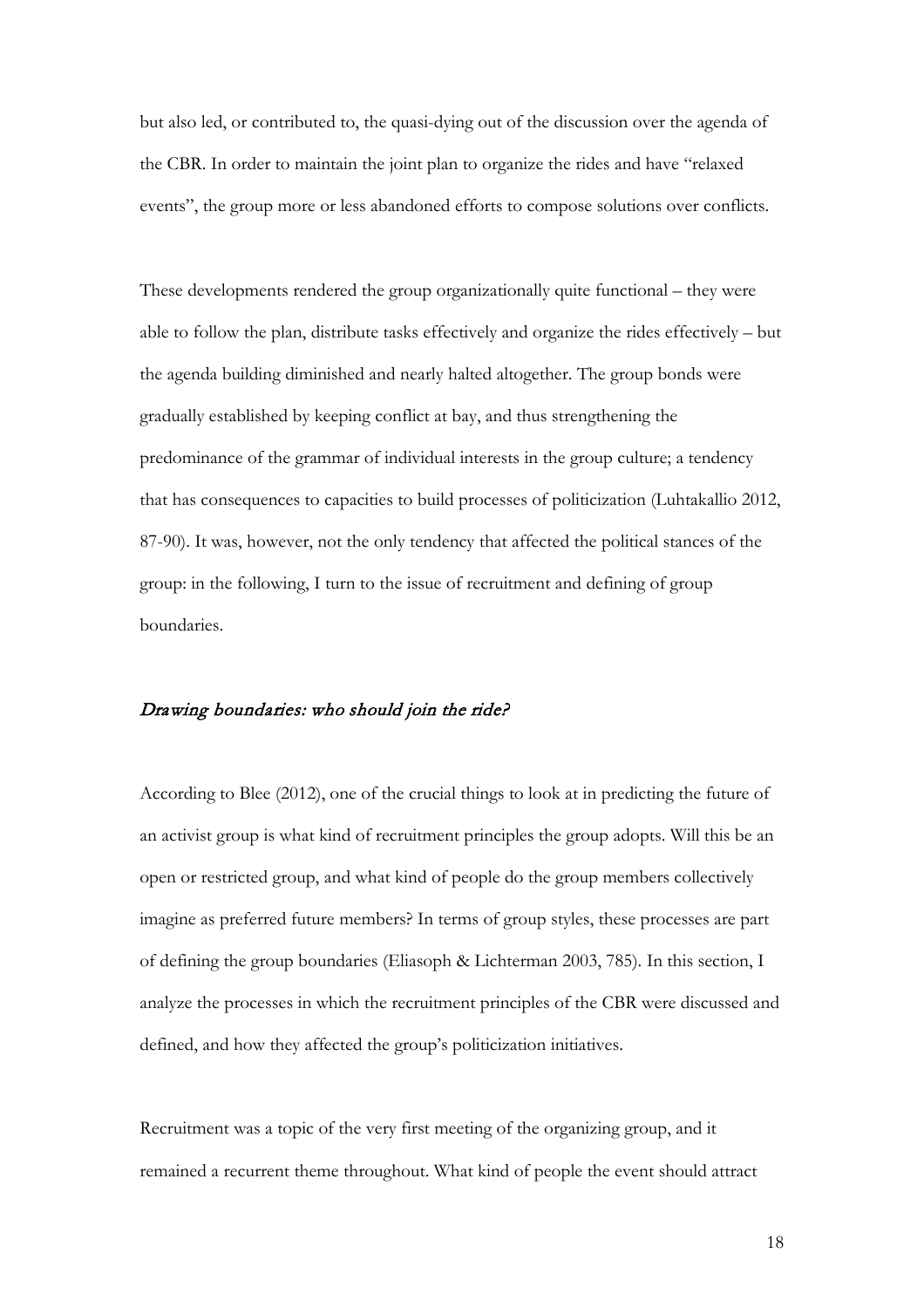was one of the questions the group had hard time reaching a consensus on due to the clashing of grammars different participants of the group originally deployed. Similarly to the controversy over the demonstration form and image of the rides, the organizers were in a quite stereotype-bound disagreement about what kind of people they wished to be rid of; for instance "army-coated, long-haired hippies", and the opposite, "the spandexwearing", professional bicyclist looking folks, both of whom allegedly cast out "normal people". Efforts to define "normal people" remained scarce, yet there was an assumption that everybody shared an idea of who and what kind they were. Once on a ride Timo, a HeCy member, pointed out to a man in a white shirt and tie and said: "See the guy who looks like a business man, there should be more of those, there should be people like that". The businessman look was, for Timo, a characteristic of "normal" – but for many, this was not the definition in mind. Heikki (also from HeCy), for instance, often talked about the problem that the week day scheduling of the rides posed to recruiting people: "If the CBR was organized on Saturdays, it would be possible to get families along and organize also other activities, and we would get to expand the CBR wider than the HC (hard core) activism." Families with children, in Heikki's – and many others' – thinking were the kind of normal people the bicycle demonstration needed to attract. From the FoE side, initiative to have a loudspeeker bicycle riding with the CBR was justified with presumptions that music would attract "normal" people, in this case referring to hipsterish young students. It is noteworthy that whatever the characteristics of the desired recruitment base, they were neither environmental nor bicycle activists, thus the group collectively arrived at wanting to recruit in particular from outside its "own" recruitment basis.

The consensus the organizing group reached about recruitment was, eventually, that "everybody" should be able to join the rides. "Everybory" is not a collective, but an array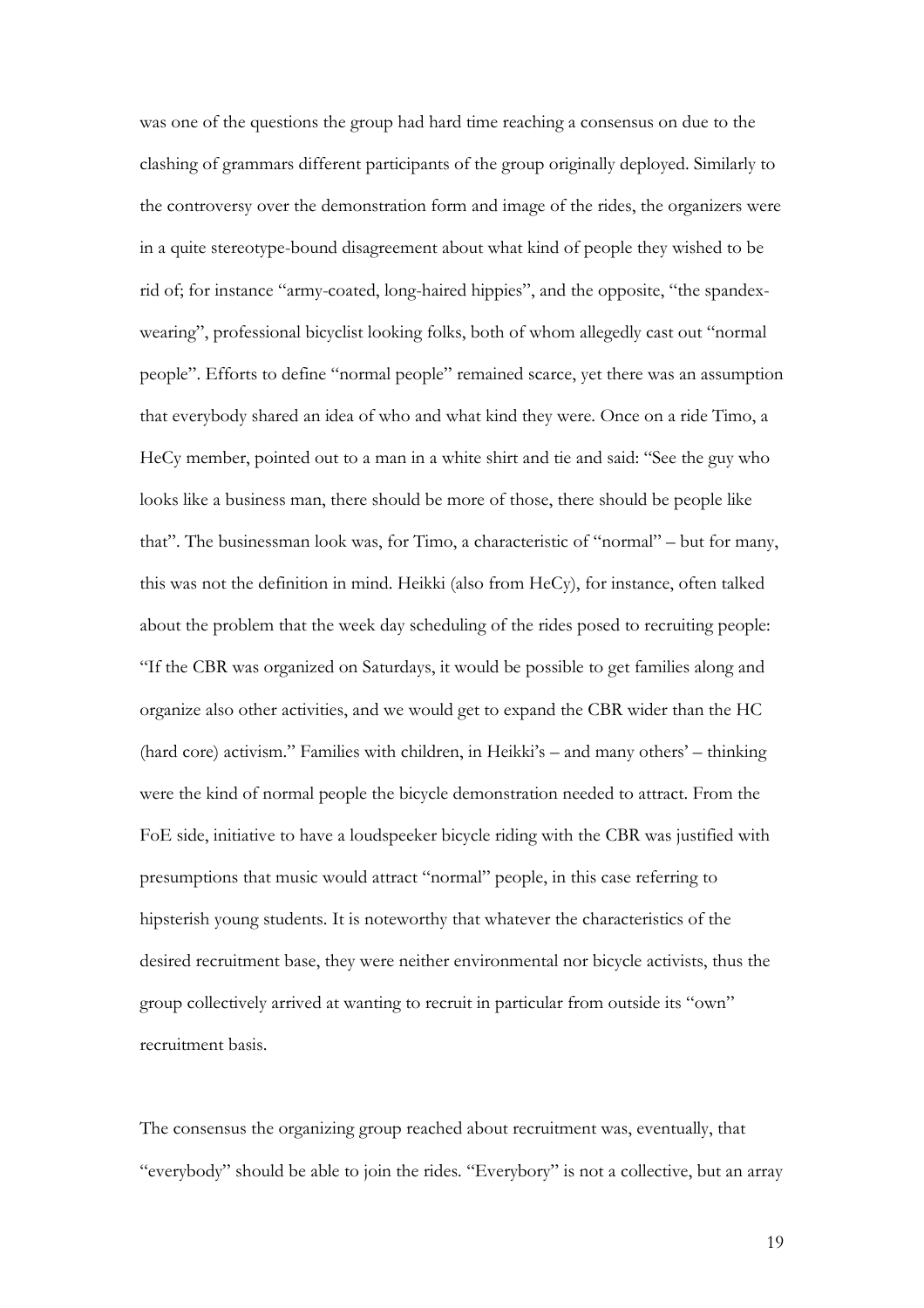of individuals – and thus, as with the bonds, the group boundaries were anchored in the grammar of interests and stakeholders: "Everybody" should join, the group should embrace a marketplace of ideas, and advance "all" stakeholder opinions present. Building the common ground both by way of a collectivity deliberating about a common good, or by becoming a close, intimate community were suppressed. While the interest-based way of building common ground is indeed possible, and widely spread in social life, it made decision-making about concrete recruitment of people to join – what from the outside looked like a social movement collectivity – quite difficult. As the definitions of the desired recruitment base were vague, almost euphemistic, it was hard to come up with ideas of how to target recruiment campaigns, and what to focus on in them.

#### **Politicization, success, and dissolution**

During its years of mobilization, the Critical Bike Ride organization group succeeded at several occasions in politicizing both bicycling in general, the city bicycle infrastructure and conditions for bicycling specific to Helsinki. One of their biggest moments of publicity and political visibility included the first ever bike ride that took over a highway near the center of Helsinki in September 2011. The attendance to this CBR was high, and included for instance the much-missed families with small children. The highlight of the ride was when the head of the cortege entered the highway connection.

When the first cyclists reach the highway, we hear cheering, whistling, and shouts of joy. I ride next to Merja, she says she still can't really believe we're actually going there. It is an exhilarating moment. Taking to the silent, empty three-lane highway makes people burst into spontaneous cries of joy, they ride raisings fists, someone jumps off his bike and lifts it above his head. "This is really awesome, I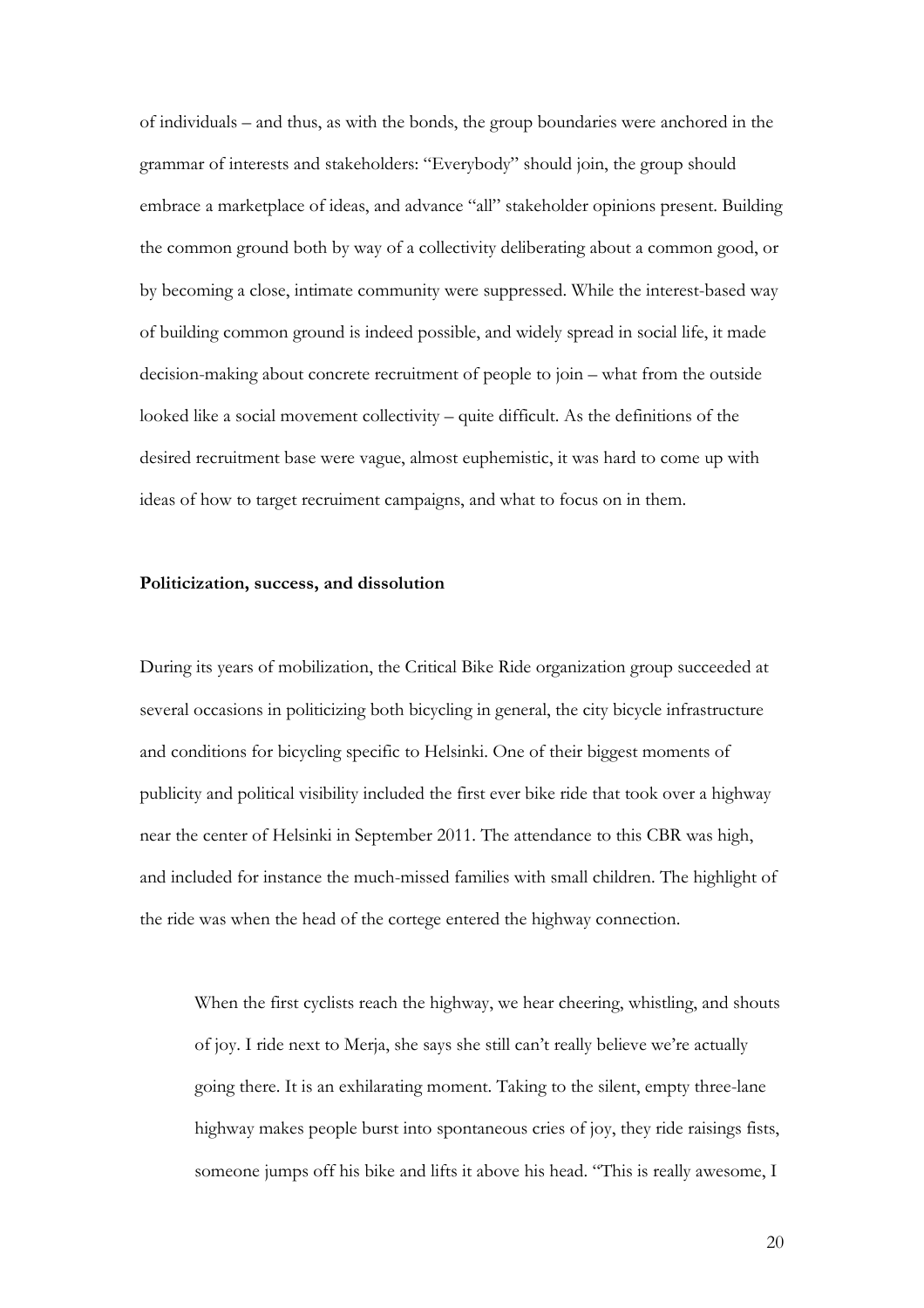didn't think it would feel *this* different", says Merja. After the ride, there is a spontaneous gathering at a bar chosen on the fly. The ride has gathered about 260 cyclists (this is close to record for Helsinki bike rides), but at the bar we fit well at two tables. There are toasts and cheering, but also moments when nobody knows what to say or do next. Most drink one beer and leave. A guy I've never seen before calls out, leaving, addressing no-one in particular: "Thank you for today, this was really empowering."

The Western highway Critical Bike Ride evoked strong collective emotions on the spot. This shared experience, a true common-place in the sense that Thévenot (2015) describes – an emotional, non-verbal, sometimes intimate locus creating a collective memory that can be brought back by way of mutually recognizing a trace of reminiscence – nevertheless remained an isolated event, something that years later the participants could recognize as significant and shared, but that was not continued in the group as deepening familiarity, nor translated into a level of civic collectivity (cf. Ylä-Anttila 2017). It was empowering, but if there ever was a purpose to boost the movement as a political collectivity, this was not the effect it had.

Yet, the highway ride was notified widely in the media, both television, radio, and local and national press, and its main claim – that the incoming highways should be transformed into city boulevards with low speed limits and bike lanes – was well spread in the public debate. A motion suggesting the creation of city boulevards was issued at the Helsinki City Council just weeks after (by a Green Party councilor). [9](#page-20-0) So, not only did the bike ride manage to occupy public space both in concrete and in debate, the

<span id="page-20-0"></span> <sup>9</sup> The city boulevard issue moved forward in years to come and the priciple was gradually accepted as part of the general zoning plan in 2016 (Helsinki 2016).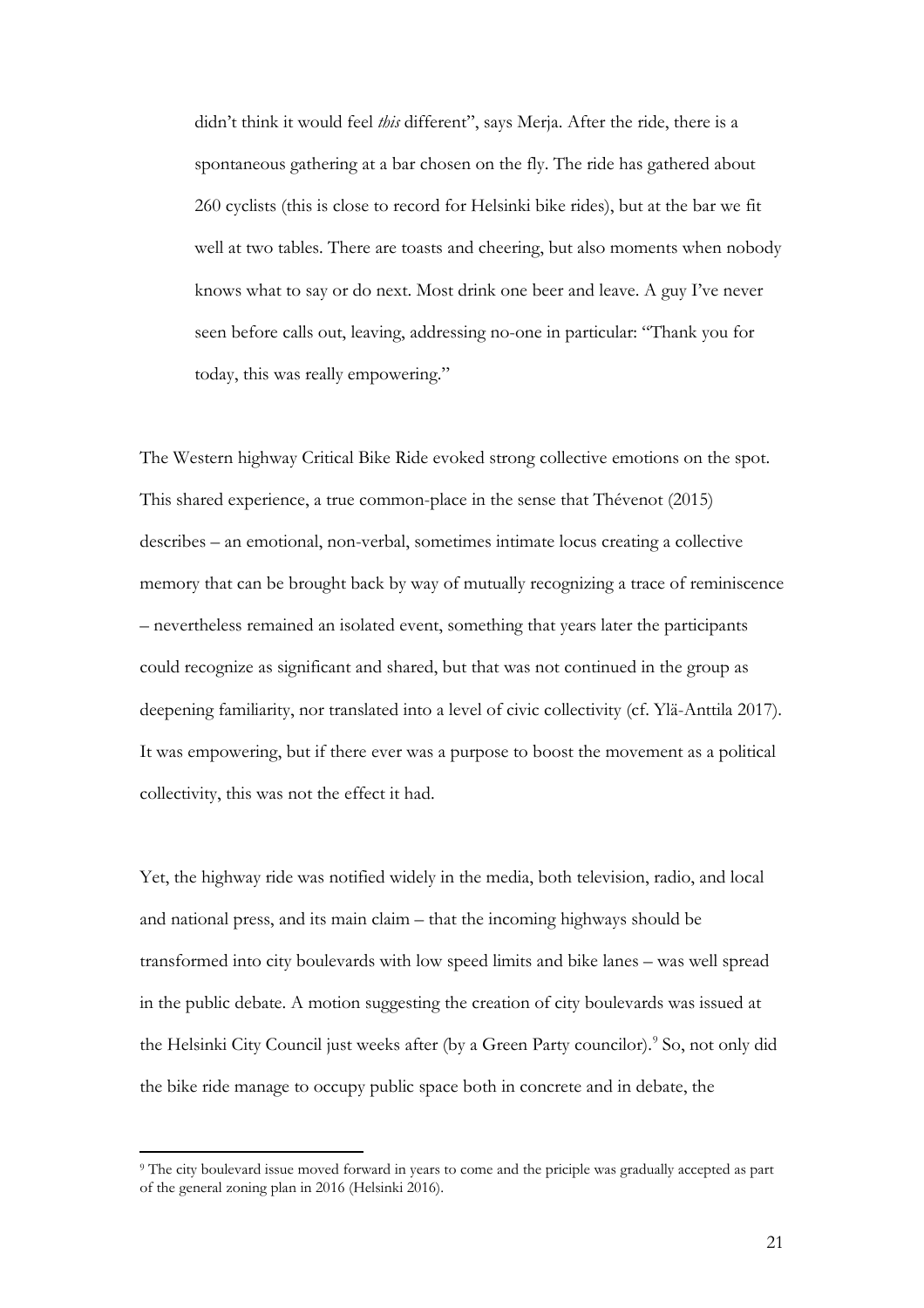politicization process thus set in motion moved forward and involved political decisiomaking.

Following this successful politicization, there were other similar victories that the Critical Bike Ride group could at least in part claim the ownership for. In 2012, the first cycling fast lane was opened in the Helsinki city center. In the transportation plans accepted in the following years, cycling got gradually more attention and a bigger budget. The cycling fast lane plan developed to cover the whole city by 2020. In 2016, the City Council accepted a plan to transform one of the main axes of the eastern city center into a public transport and cycling only street (Hämeentie 2016).

Each of the above points of "success" led, in the CBR group, to an attempt to celebrate the successfulness of the mobilization and to plan how to use the success to further the cause. These attempts failed, at least partially, time after time. Attempts to organize "festive" rides and parties worked out poorly. Further planning and agenda setting discussions either got stuck the way this paper has shown, or were moved to other circles, mainly ones that centered around the Green Party local politicians who were or had been active in the bicycle movement.

In 2014-5, the organization of the rides fell back in serious trouble, and the group, growing smaller and wearier, was desperately seeking new members. The discussions to solve the problems turned around the now familiar questions of whether the events should be more "fun" or more political, but as previously, the group could not arrive at a decision, and thus the definition of the activities remained vague. Consequently, they went in neither direction, and never got back to the questions of defining their political mission, or solving the conflicts concerning attitudes towards car driving, or climate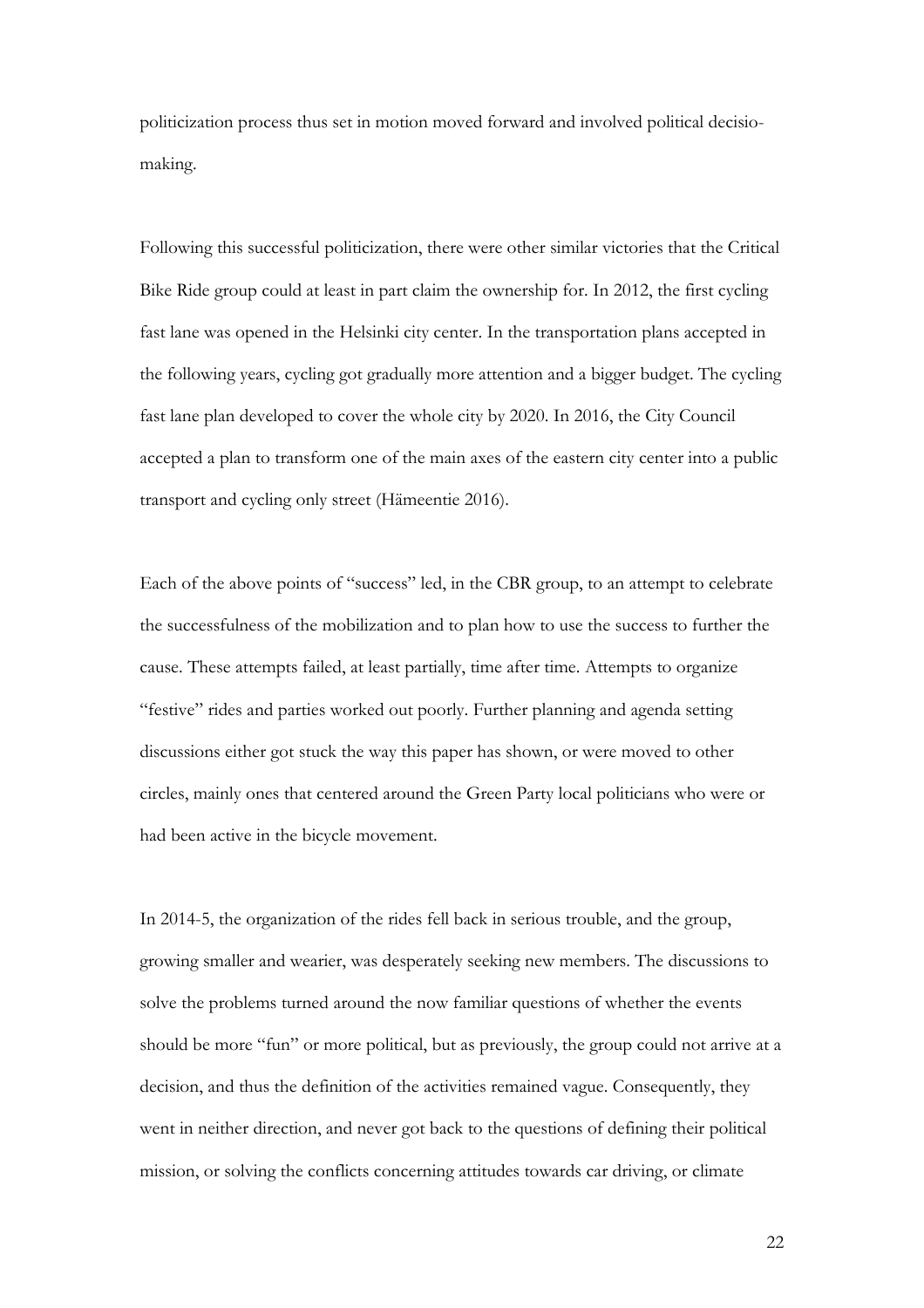politics. As Blee (2012) has noted, this is not unusual – activist groups may "get stuck" with directions set early on, even if this turns out to be detrimental to the mobilization or even the existence of the group. I have suggested that this may have resulted from the group withdrawing from building common ground as a deliberating, legitimacy-testing collectivity, and failing to establish a common ground based on familiarity, comfort, and ease. Instead, the group forged common ground as a community of interests in which "all" opinions and stakes were to co-exist. In the concluding section, I will reflect on these findings in relation to what previous research has suggested concerning the particularities of the Finnish political culture, as well as in relation to the theoretical discussion on democracy as a pattern that I began solving this puzzle with.

#### **Conclusion**

This article has argued that in order to analyze democracy as a pattern constantly processed in any given society, it is useful to look at activist groups' agenda setting and recruitment principles, group bonds and boundaries, and the ways these actions direct the group's creation of the common. These theoretical tools create a three-dimensional lens to the path dependencies of success and failure stemming from the group context; to the group styles directing the actors' meaning-making and understanding of the possible and the desirable, ie. their civic imagination (Baiocchi et al. 2015); and, finally, to the processes of creating common ground that bend towards either a public legitimacy and common good driven, an individual and stakeholder interest bound, or a familiar, close attachment and intimacy based grammar of commonality.

The Helsinki Critical Bike Ride group rode the global bandwagons of climate activism and bicycling for several years, and managed to introduce a regularly demonstrating mass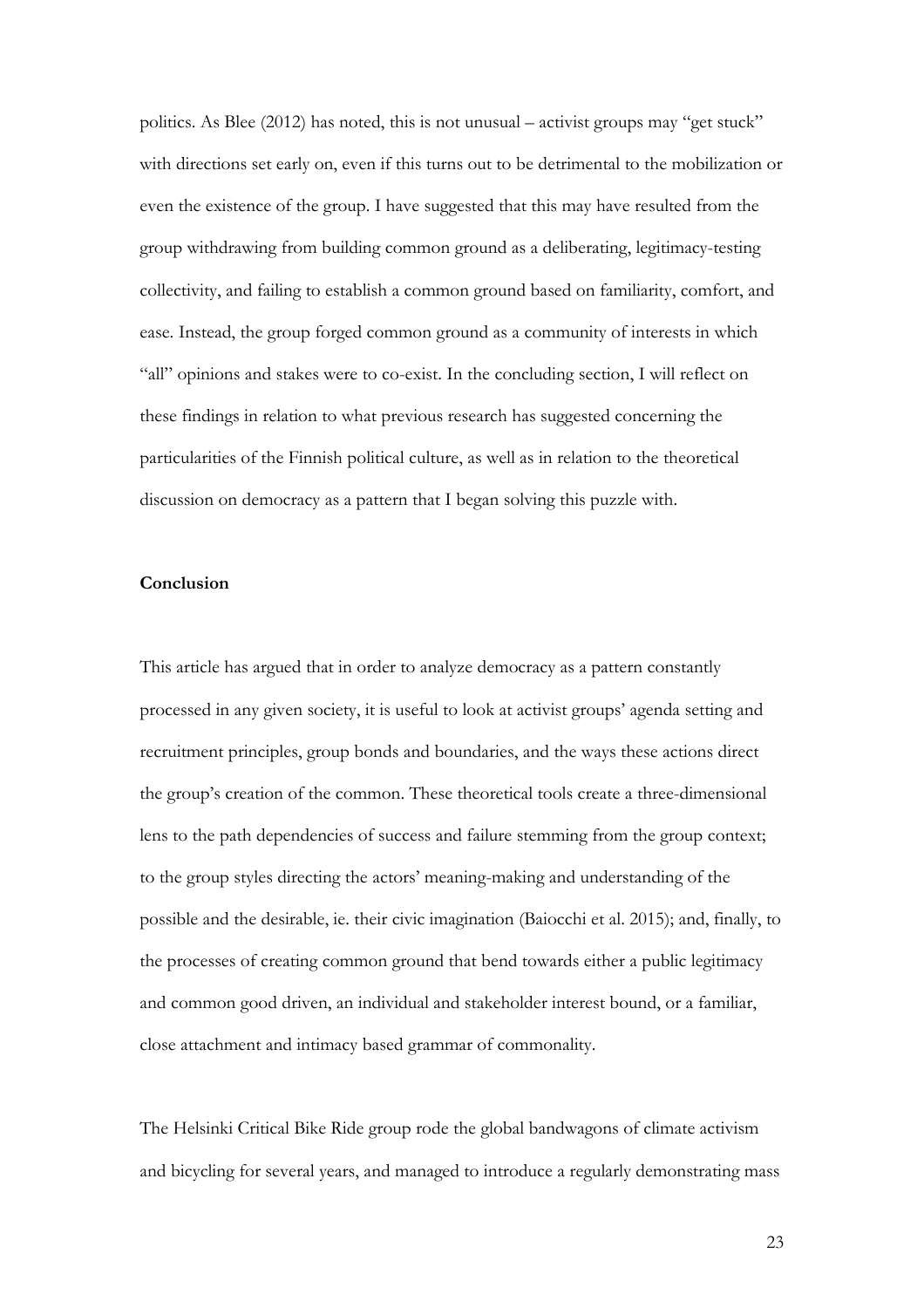bicycling movement that gained sigificant visibility. Furthermore, the group was involved in several successful politicization processes and managed to put significant pressure on decision makers. Yet, there was recurrent trouble of finding enough people to organize the events, and the group never really succeeded in creating the kind of atmosphere they hoped for. Even the emotionality of the highway rides did not contribute to strengthening group bonds, and the common-places thus created, or the gains in political processes, could not be mobilized. Finally, despite the success, the group was dissolved and the most visible display of bicycle activism in Helsinki stopped with practically no sign or sound. The quote in the beginning of this paper illustrates the blankness that characterized the end: there was no row, no final statement, and no attempt to manage the public image of the event. From the outside, the fading away of the organizing group is a mystery, looking at the increasing buzz and hype around cycling in Helsinki and globally, as well as the mainstreaming of global warming. From the inside it makes sense: the troubles and conflicts that were not solved in the beginning when the group began to form, followed the group all along, and finally boiled down to dissolving it.

In previous analyses of contemporary Finnish social movements, the prevalence of expertise and constructive, "efficiency-led", even consensual participation over contention and confrontational styles has been stressed (e.g. Siisiäinen 1992; Alapuro 2005; Berglund & Harper 2001; Luhtakallio 2012). Risto Alapuro's (2005) influential explanation grounds on the definition of *representation* in the Finnish context: in a nutshell, that the mediation of citizen-state relations by voluntary associations, and a dominating idea of the society as a transparent, thoroughly represented entity with no threatening, obscure forces looming behind. This considered, analyses of the features of the Finnish political culture from the perspective of grammars of commonality have recurrently found that in public justifications, there is a prevalence of the industrial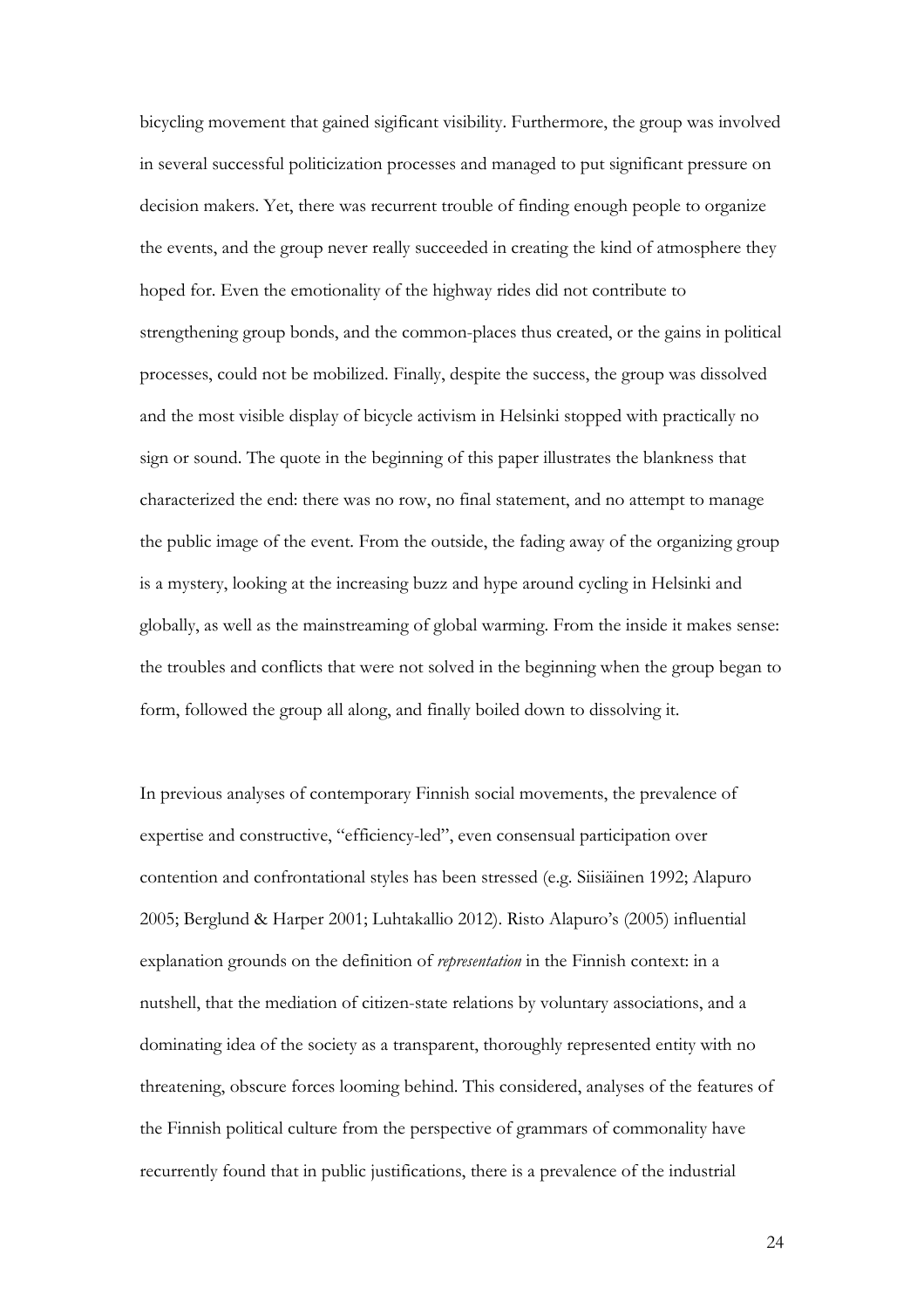"world" – political claims based on efficiency, expertise, scientific knowledge – in the Finnish public debate (Luhtakallio 2012; Gladarev & Lonkila 2013; Perälä et al. 2013; Ylä-Anttila & Luhtakallio 2016). In other words, expert argumentation rather than contentious claims for rights, for instance, is found widely legitimate in Finnish civic imagination (see Berglund & Harper 2001; Berglund 2006). However, as Eranti (2017) has shown, politicization based on stakeholder interests – claims making based on "one's own good" – is also a valid option in the Finnish context, in his case in individual complaints about urban planning. For a social movement such as the bicyclists, however, this way of building the common seems to be somewhat detrimental. In sum, it may well be possible to politicize singular issues using the interest-based mode of action and talk, but not to deliberate and build a collective movement. Furthermore, strong familiarity based network has been indicated a good "companion" to justification based public action: it helps sustain the movement and eases internal conflicts without forcing them out the door completely (Luhtakallio & Tavory 2018).

This analysis has striven to illustrate democracy as a societal pattern and thus stressed the importance of following specific processes of politicization and their conditionings in activist groups; the keys to making sense of what and why seems possible, desirable, and feasible to change in a given context. Understanding the contextual differences in perceived possibilities, desirabilities and feasibilities is crucial in explaining differences in democracies without resorting to methodological nationalism any more than to exaggerated global isomorphism and, ultimately, in figuring out how to succeed global action plans over wicked, pressing problems like global warming.

Much of the problematic of assessing social movement outcomes is embedded in a notion of democracy as a form of governance, rather than a form of society itself (see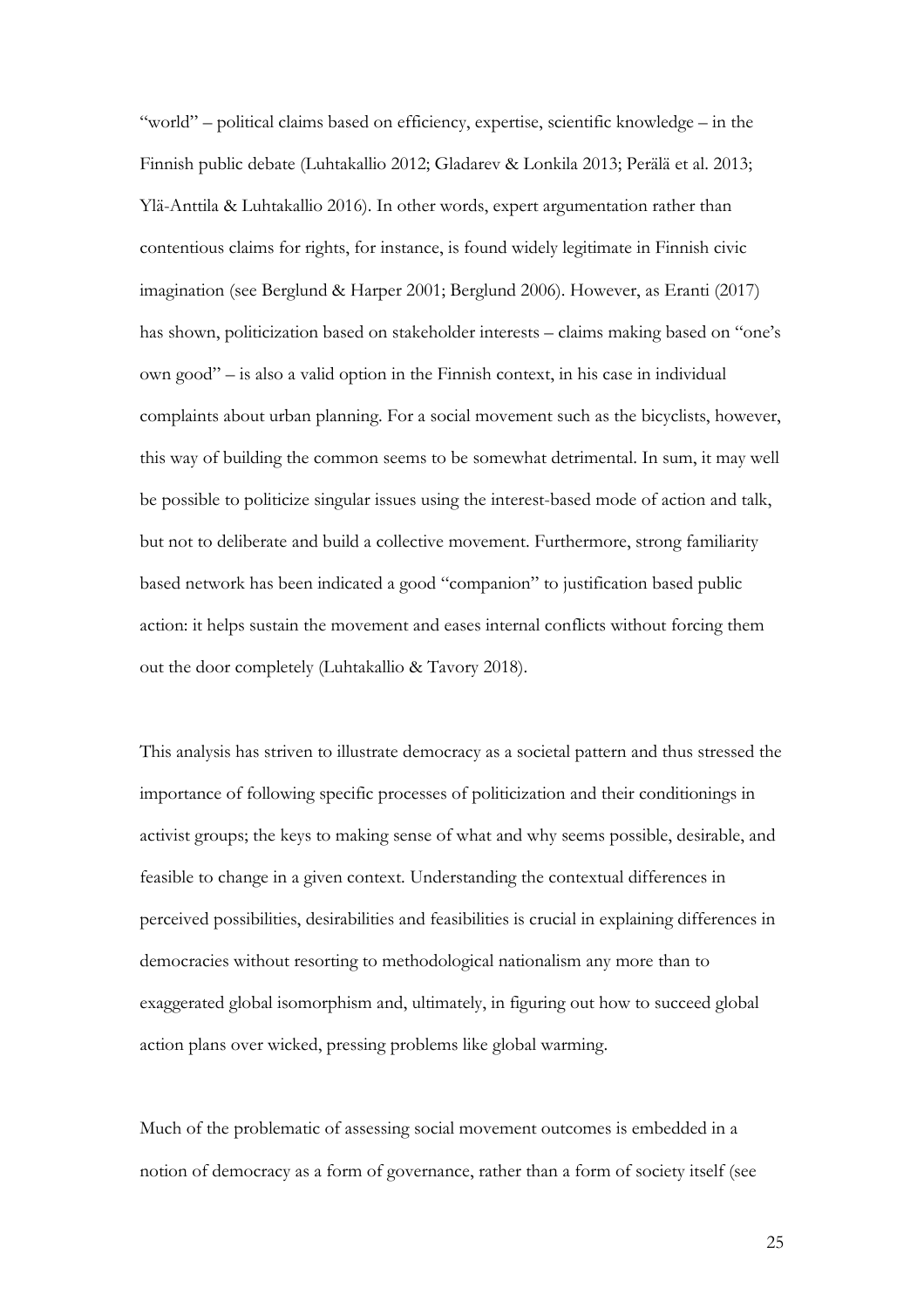Rosanvallon 2011). In the same pragmatist vein that guides the argument in this paper, Blee (2012, 4) points out that in order to assess citizen activism, we should define democracy not as an adjective but a verb, "the action of people as they deliberate and work together to affect society, rather than a form of governance". This action, I argue, constitutes of processes of politicization that have varying scopes and different scales of successfulness, but nevertheless leave traces both in the environment in which they take place and in the understandings of the people and groups that take part in them.

# Literature:

Alapuro, R. 2005. Associations and contention in France and Finland: Constructing the society and describing the society. Scandinavian Political Studies, 28 4 , 377-399.

Alapuro, R. 2010. Climate Change and Civil Society (CLIC). https://tuhat.helsinki.fi/portal/fi/projects/climate-change-and-(1c1f5f4b-d8b6-474a-8dbdd73e10e0b080).html

Baiocchi, G., Bennett, E. A., Cordner, A., Klein, P., & Savell, S. (2015). *Civic imagination: Making a difference in American political life*. Routledge.

Benford, R. D., & Snow, D. A. 2000. Framing processes and social movements: An overview and assessment. Annual review of sociology, 26 1 , 611-639.

Berglund, E. & Harper, K. 2001. Citizen sensibilities: Comparing grassroots environmental activism in Finland and Hungary. *Anthropology of East Europe Review* Vol. 19: 1.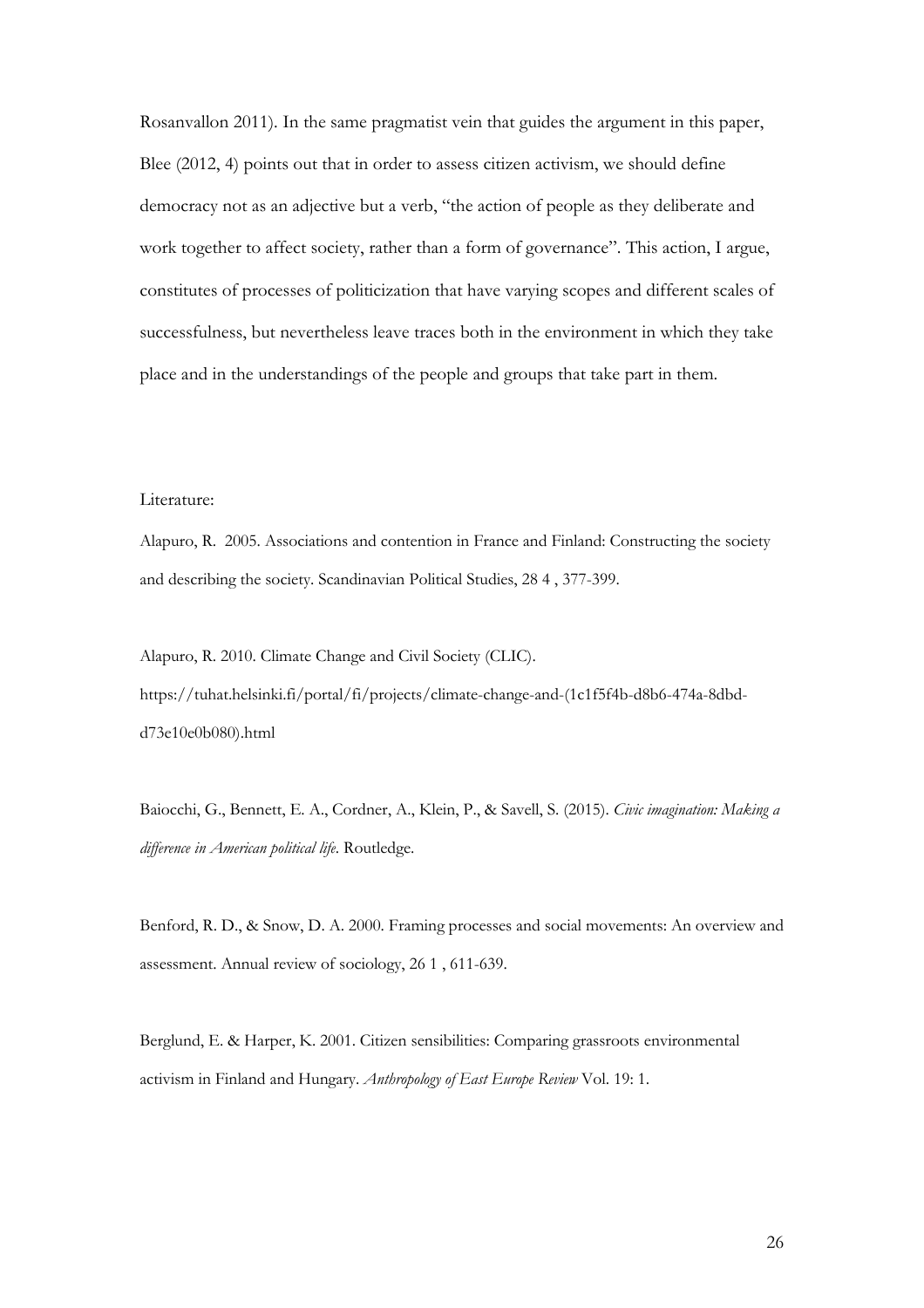Berglund, E. 2006. Ecopolitics through ethnography: The cultures of Finland's forestnature. *Reimagining political ecology*, 97-120.

Blee, K. M. 2012. *Democracy in the making: How activist groups form*. OUP USA.

Blok, A., & Meilvang, M. L. & Carlsen H. 2018. Methods of engagement: On civic participation formats as composition devices in urban planning. *European Journal of Cultural and Political Sociology*, 5: 1-2, 12-41.

Boltanski, L., & Thévenot, L. 1991. *De la justification. Les économies de la grandeur*, Paris, Gallimard.

Carrel, M. 2015. Politicization and publicization: the fragile effects of deliberation in workingclass districts. *European Journal of Cultural and Political Sociology*, 2: 3-4, 189-210.

McCarthy, J. D., & Zald, M. N. 1977. Resource mobilization and social movements: A partial theory. *American journal of sociology*, *82*:6, 1212-1241.

ECF 2017. European Cycling Federation

[https://ecf.com/sites/ecf.com/files/EUCS\\_full\\_doc\\_small\\_file.pdf](https://ecf.com/sites/ecf.com/files/EUCS_full_doc_small_file.pdf)

Edwards, B., & Gillham, P. F. 2013. Resource mobilization theory. *The Wiley-Blackwell Encyclopedia of Social and Political Movements*.

Eliasoph, N., & Lichterman, P. 2003. Culture in interaction. *American Journal of Sociology*, 108:4, 735-794.

Eranti, V. 2016. *Individuals Doing Politics: Urban participation, social media campaigning and online nanopolitics*. Publications of the Faculty of Social Sciences.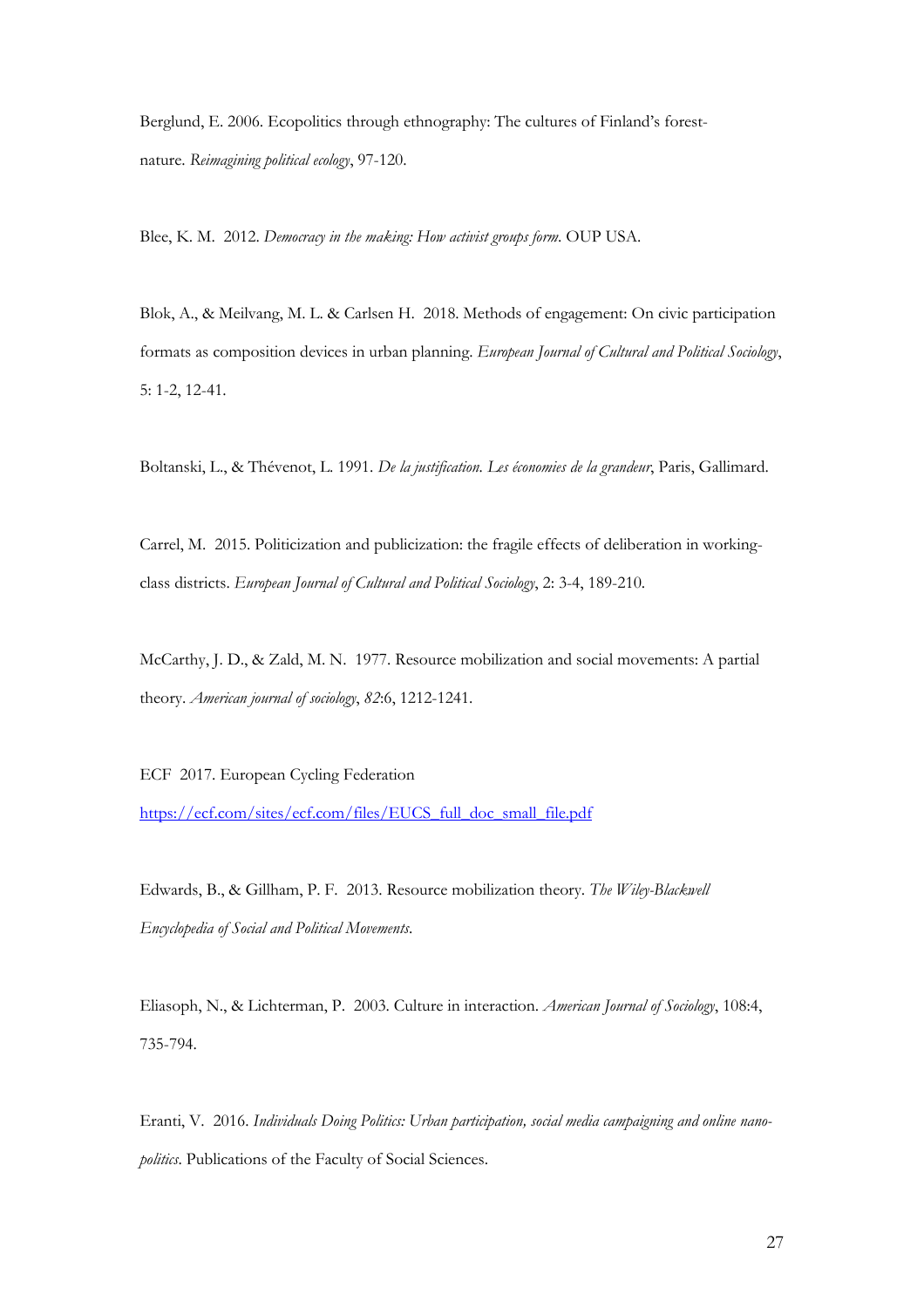Eranti, V. 2017. Re-visiting NIMBY: From conflicting interests to conflicting valuations. *The Sociological Review*, *65*:2 , 285-301.

Eranti, V. 2018. Engagements, grammars, and the public: From the liberal grammar to individual interests. *European Journal of Cultural and Political Sociology*, 2018: 1-2. In print.

Fine, G. A. 1995. Public narration and group culture: Discerning discourse in social movements. Social movements and culture, 4, 127-43.

FoE 2018. Friends of the Earth Finland<http://www.maanystavat.fi/english> consulted January 15, 2018.

Fung, A. 2003. Associations and democracy: Between theories, hopes, and realities. *Annual review of sociology* 29.1, 515-539.

Fung, A., & Wright, E. O. 2001. Deepening democracy: innovations in empowered participatory governance. *Politics & Society*, *29*:1 , 5-41.

Furness, Z. 2010. *One less car: Bicycling and the politics of automobility*. Temple University Press.

Gladarev, B., & Lonkila, M. 2013. Justifying civic activism in Russia and Finland. *Journal of Civil Society*, *9*(4), 375-390.

Hamidi, C. 2006. Éléments pour une approche interactionniste de la politisation. *Revue française de science politique*, 56:1, 5-25.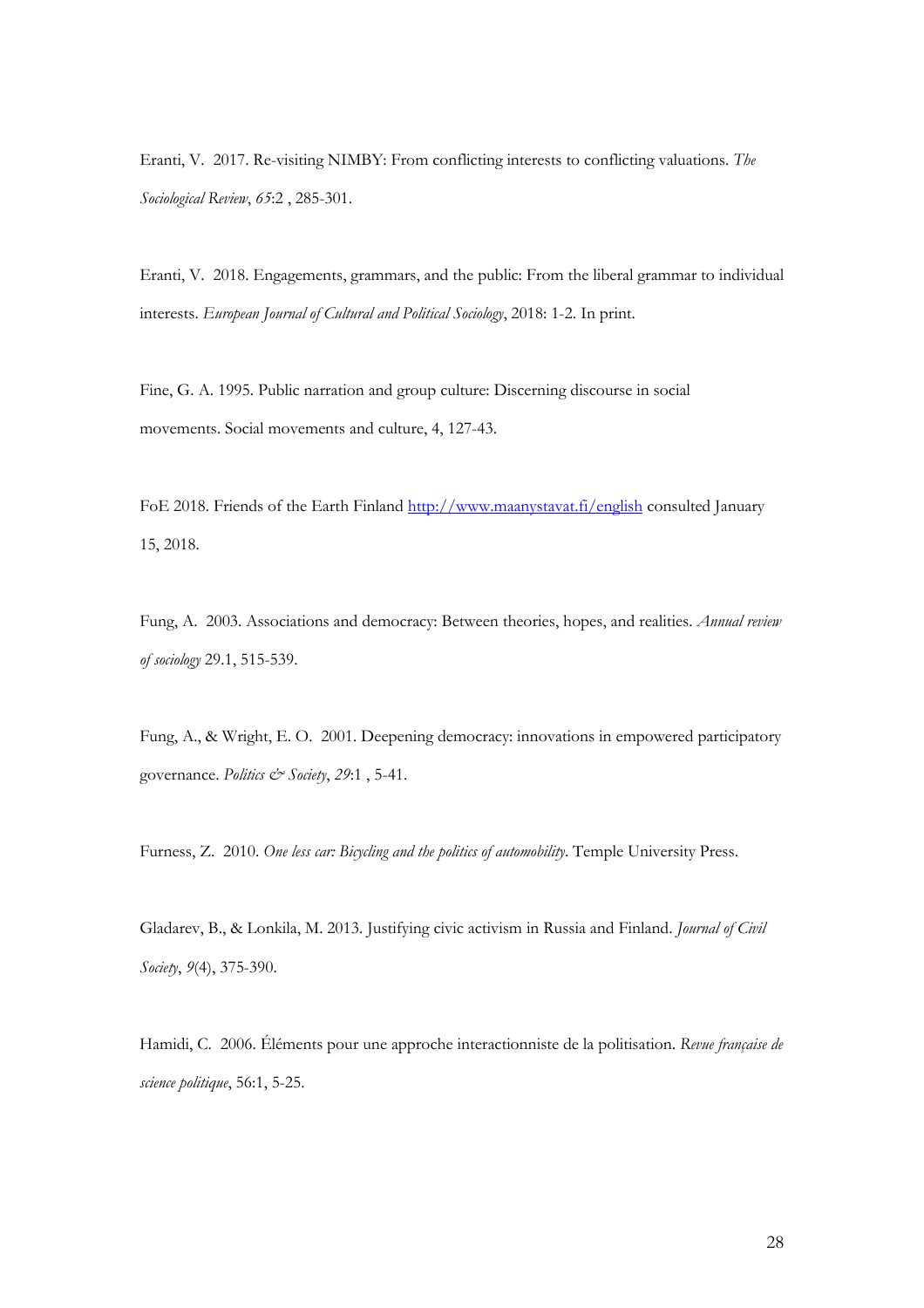HeCy 2018. The Helsinki Cyclist Association. https://www.hepo.fi/yhdistys/ consulted January 15, 2018.

Helsingin kaupunkisuunnitteluvirasto 2014. Pyöräilyn hyödyt ja kustannukset Helsingissä Helsingin kaupunkisuunnitteluviraston liikennesuunnitteluosaston selvityksiä 2014:5 [http://www.hel.fi/hel2/ksv/julkaisut/los\\_2014-5.pdf](http://www.hel.fi/hel2/ksv/julkaisut/los_2014-5.pdf)

Helsinki City Bike Plan 2014. https://www.hel.fi/hel2/ksv/julkaisut/los\_2014-4.pdf

Helsinki 2016<https://dev.hel.fi/paatokset/asia/hel-2015-012598/>

Helsinki 2017. [https://www.hel.fi/helsinki/fi/kartat-ja-liikenne/pyoraily-ja-kavely/pyorareitit.](https://www.hel.fi/helsinki/fi/kartat-ja-liikenne/pyoraily-ja-kavely/pyorareitit)

Helsinki city bikes 2018. https://www.hsl.fi/en/citybikes

Hämeentie 2016. [http://hameentie.fi](http://hameentie.fi/)

Klandermans, B. 1984. Mobilization and participation: Social-psychological expansisons of resource mobilization theory. *American sociological review*, 583-600.

Klandermans, B. 1992. The social construction of protest and multiorganizational fields. *Frontiers in social movement theory*, 77-103.

Koopmans, R., & Statham, P. Eds. 2010. *The making of a European public sphere: Media discourse and political contention*. Cambridge University Press.

Lichterman, P. 2002. Seeing structure happen: Theory-driven participant observation. *Methods of social movement research*, *16*, 118-145.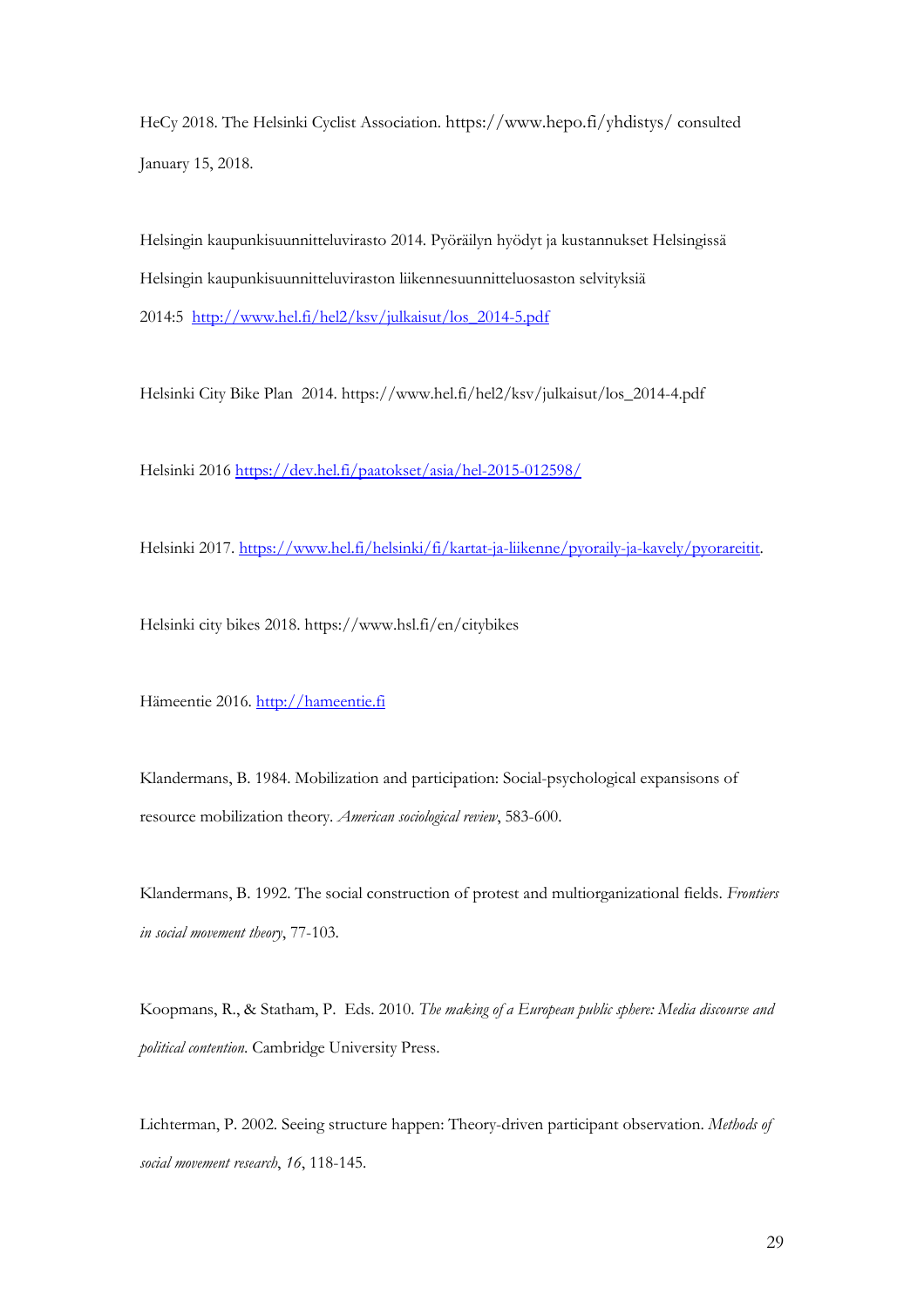Luhtakallio, E. 2012. *Practicing Democracy. Local Activism and Politics in France and Finland*. Basingstoke: Palgrave Macmillan.

Luhtakallio, E., Kivekäs, O., Heikinheimo, O., Mauranen, A. & Nurminen, J. 2012. Critical Bike Ride and 20 Years of Mass Bicycle Demonstrations in Helsinki. In Carlsson, Chris, LisaRuth Elliott & Adriana Camarena Eds. *Shift Happens! Critical Mass at 20.* San Francisco: Full Enjoyment Books. 2012.

Luhtakallio, E. & Tavory, I. 2018. Patterns of engagement: identities and social movement organizations in Finland and Malawi. *Theory and Society* Vol. 47: 2, 151–174.

Lundbom, P. 2016. Eläinten puolustajat: suomalaisen eläinoikeusaktivismin muuttuva poliittinen tyyli ja toiseus. *Jyväskylä studies in education, psychology and social research 570.*

Musante, K., & DeWalt, B. R. 2010. *Participant observation: A guide for fieldworkers*. Rowman Altamira.

Perälä, R., Hellman, M., & Leppo, A. 2013. Behind the scenes: the justifications for opioid maintenance treatment in Finland. *Substance use & misuse*, 48(11), 954-965.

Rosanvallon P. 2011 *La société des égaux.* Collecion « Les livres du nouveau monde ». Paris: Seuil.

Siisiäinen, M. 1992. Social Movements, Voluntary Associations and Cycles of Protest in Finland 1905‐ 91. *Scandinavian Political Studies*, 15:1, 21-40.

Snow, D. A., & Benford, R. D. 1988. Ideology, frame resonance, and participant mobilization. *International social movement research*, 1:1, 197-217.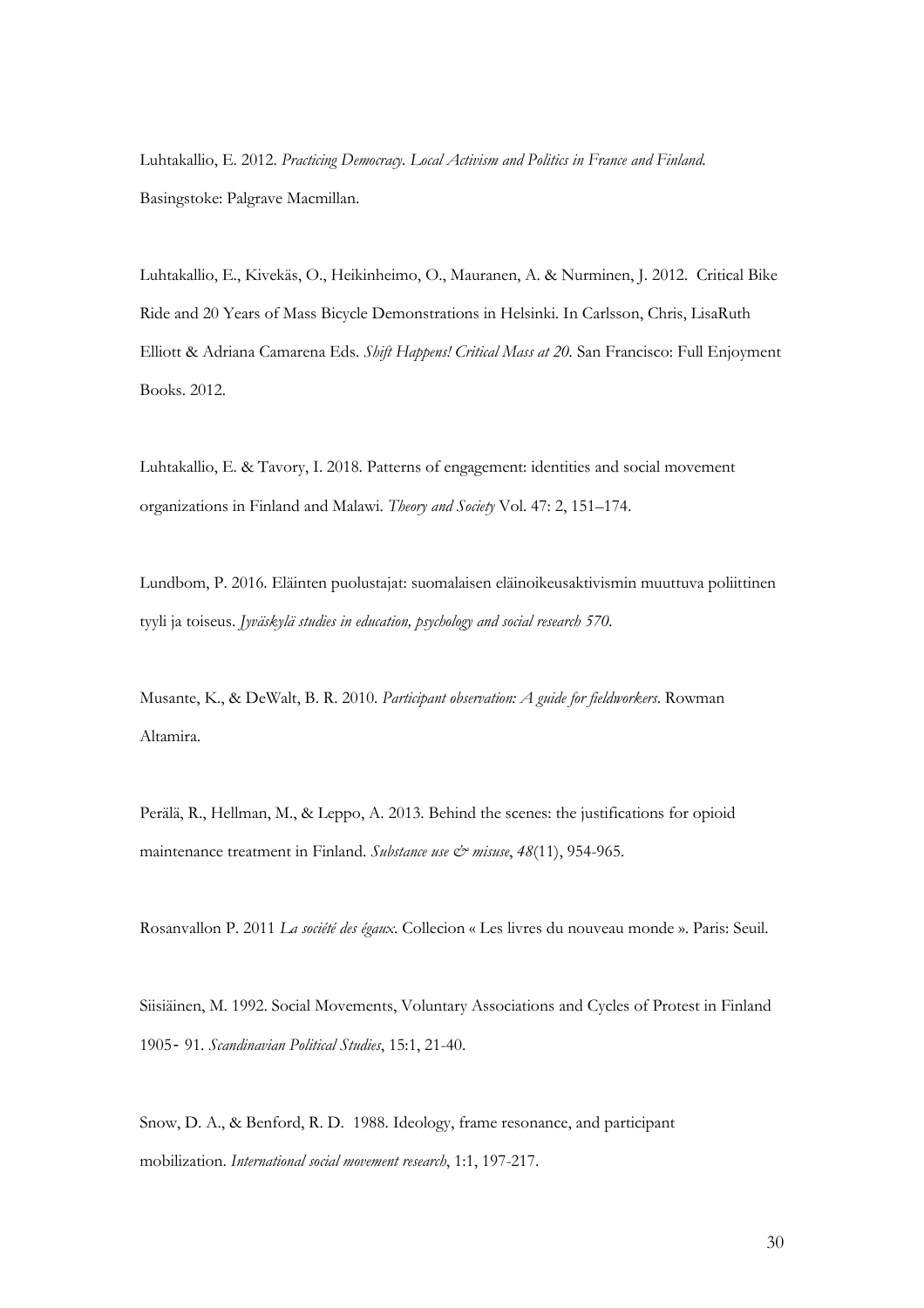Snow, D., Benford, R., McCammon, H., Hewitt, L., & Fitzgerald, S. 2014. The Emergence, Development, and Future of the Framing Perspective: 25+ Years Since "Frame Alignment". *Mobilization: An International Quarterly*, 19:1, 23-46.

Tavory, I. 2016. *Summoned: Identification and religious life in a Jewish neighborhood*. University of Chicago Press.

Tavory, I., & Timmermans, S. 2014. *Abductive analysis: Theorizing qualitative research*. University of Chicago Press.

Thévenot, L. 2006. *L'action au pluriel: sociologie des régimes d'engagement*. Éditions La Découverte.

Thévenot, L. 2007. The plurality of cognitive formats and engagements: Moving between the familiar and the public. *European Journal of Social Theory* 10 3 : 409–23.

Thévenot, L. 2014. Engaging in the politics of participative art in practice. In: Zembylas, T ed. *Artistic Practices*. New York: Routledge.

Thévenot, L. 2015. Making commonality in the plural, on the basis of binding engagements. *Dumouchel P, Gotoh R Social bonds as freedom: revising the dichotomy of the universal and the particular.* Berghahn, New York, 82-108.

Tocqueville, A. D. 1961. orig. 1840. *Democracy in America*, *2*.

Valocchi, S. 2009. The Importance of being "We": Collective Identity and the Mobilizing Work of Progressive Activists in Hartford, Connecticut. *Mobilization: An International Quarterly*, *14* 1 , 65- 84.